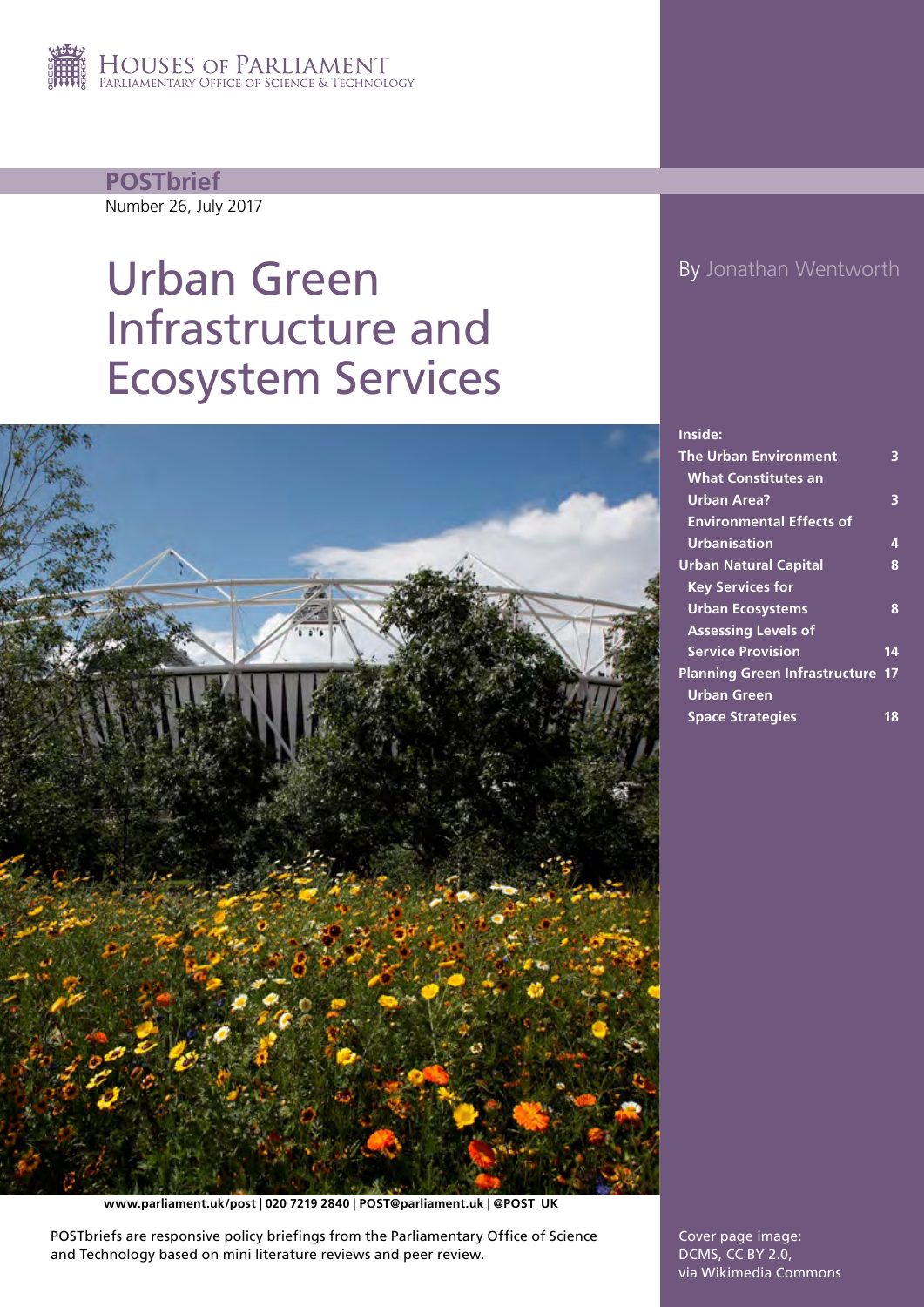# Background

Human health and subjective wellbeing (emotional states and life satisfaction) can be considered the overarching outcome of optimal ecosystem service provision.1 Ecosystem services are the benefits provided to humans by natural systems that range from food and water to recreation and climate regulation. Those elements of the natural environment that provide benefits to humans are referred to as 'natural capital'. The UK Natural Capital Committee have defined natural capital as 'elements of nature that directly or indirectly produce value to people, including ecosystems, species, freshwater, land, minerals, the air and oceans' [\(POSTnote 542\)](http://researchbriefings.parliament.uk/ResearchBriefing/Summary/POST-PN-0542).

In urban areas, the elements of the natural environment providing ecosystem services are referred to as 'green infrastructure'. Urban green infrastructure is not just open spaces such as parks, playing fields, cemeteries, allotments, and private gardens, but also green roofs and walls, street trees and sustainable urban drainage systems (SUDs), as well as ponds, rivers and canals. The EU green infrastructure strategy defines it as: 'a strategically planned network of natural and semi-natural areas with other environmental features designed and managed to deliver a wide range of ecosystem services. It incorporates green spaces (or blue if aquatic ecosystems are concerned) and other physical features in terrestrial (including coastal) and marine areas'. However, existing urban green infrastructure in the UK has not been strategically planned to deliver ecosystem services.

Strategic improvement of urban green infrastructure has been proposed as a cost effective public health measure.<sup>2</sup> There is a body of research on the benefits of exposure to vegetation and other aspects of natural habitats for human health,<sup>3</sup> an overview of which is provided by POSTnote 538 Green [Space and Health](http://researchbriefings.parliament.uk/ResearchBriefing/Summary/POST-PN-0538?utm_source=directory&utm_medium=website&utm_campaign=PN538). The specific elements of the natural environment that provide benefits are uncertain and almost all the evidence is correlative,<sup>4</sup> but some recent studies have suggested that the frequency of exposure to natural settings and the extent of vegetation cover may be important.<sup>5</sup> There is also evidence that green infrastructure can provide other ecosystem services in urban areas [\(POSTnote 448](http://researchbriefings.parliament.uk/ResearchBriefing/Summary/POST-PN-448/)), demand for some of which may increase with

<sup>1</sup> Sandifer, P and Sutton-Grier, A, 2014, Connecting stressors, ocean ecosystem services, and human health, Nat.Resour.Forum 38,157-167.

<sup>2</sup> van den Bosch, M, and Nieuwenhuijsen, M, 2017, No time to lose - Green the cities now, Environ Int., 99:343-350.

<sup>3</sup> ten Brink, P, *et al*, , 2016, The Health and Social Benefits of Nature and

Biodiversity Protection. A report for the European Commission (ENV.B.3/ETU/2014/0039), Institute for

European Environmental Policy, London/Brussels

<sup>4</sup> Shanahan, D, 2015, Toward Improved Public Health Outcomes From Urban Nature, American Journal of Public Health, 105 (3): 470-477

<sup>5</sup> Cox, D, *et al*, 2017, Doses of Nearby Nature Simultaneously Assoicated with Multiple Health Benefits, Int. J. Environ. Res. Public health, 14 (2), 172

Cox, D, *et al*, 2017, Doses of Neighbourhood Nature: The Benefits for Mental Health of Living with Nature, Biosciences, 67 (2): 147-155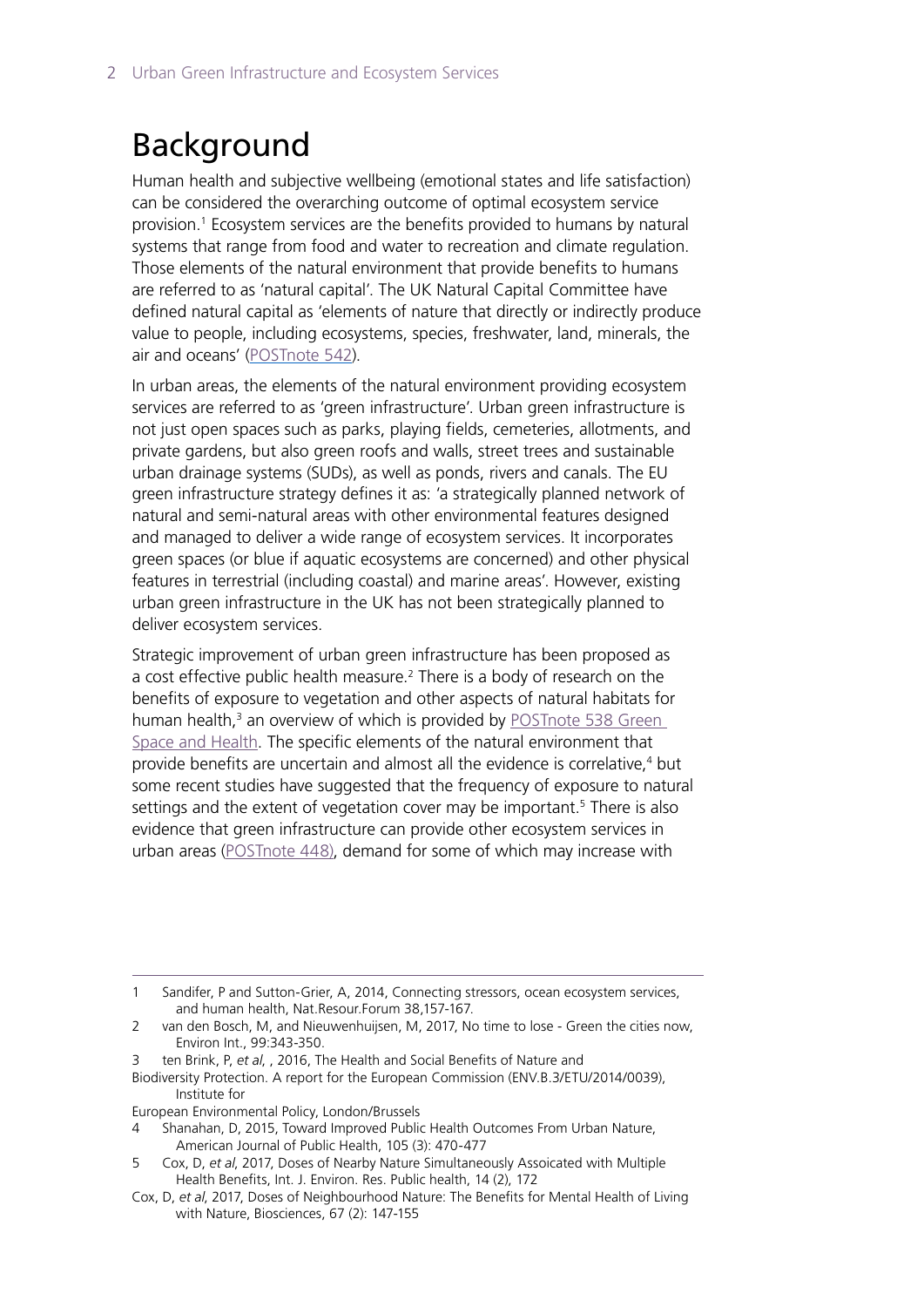<span id="page-2-0"></span>climate change.6,7 This brief provides an overview of the ecosystem service contributions of urban green infrastructure and the challenges for improving the provision of these services.

# The Urban Environment

In the 21<sup>st</sup> Century, the majority of the human species will live in urban areas. In 2014, Defra estimated 45 million people in England lived in urban areas, 83% of the population.<sup>8</sup> The UN have estimated 60% of people globally are expected to be living in towns and cities by 2030, up from 54.5% in 2016. It projects that 662 cities will have at least 1 million residents by 2030, up from 512 cities in 2016, and the global rural population will continue to decline.<sup>9</sup> Urban population growth will increase demand for public services, housing and other infrastructure, placing more pressure on urban environments. Urban areas in the UK will also be affected by a range of other changes, including: a trend towards an older human population; increased energy and resource efficiency requirements; integration of 'smart' technologies and materials into urban infrastructure; and, shifts in societal values.10 Different forms of urban development and management are likely to arise in response to these drivers, which may provide opportunities to enhance the provision of ecosystem services in urban areas. For example, systematic reviews have suggested provision of green space is important for promoting physical activity in older people and cross-sectional surveys have linked older people's life satisfaction to the quality of open spaces [\(POSTnote 539\)](http://researchbriefings.parliament.uk/ResearchBriefing/Summary/POST-PN-0539?utm_source=directory&utm_medium=website&utm_campaign=PN539).

### What Constitutes an Urban Area?

Three factors are commonly used as policy criteria for defining what is urban – total human population size, human population density and impervious surface area or built structures – although there is no agreed definition of an urban area.11 Urban areas delineated on the basis of illumination at night, censuses, administrative boundaries and other supplementary data were estimated to constitute 3,500,000 km<sup>2</sup>, around 3% of the global land surface, in 2010.<sup>12,13</sup> A meta-analysis of 180 studies using satellite imagery to identify urban areas

- 8 [Defra, Official Statistics, Rural population 2014/15](https://www.gov.uk/government/publications/rural-population-and-migration/rural-population-201415)
- 9 [Population Division of the Department of Economic and Social Affairs of the United](https://esa.un.org/unpd/wup/)  **[Nations](https://esa.un.org/unpd/wup/)**
- 10 WSP | Parsons Brinckerhoff, 2015, [The UK in 2030: Key trends for the built environment](https://www.bitc.org.uk/our-resources/report/uk-2030-key-trends-built-environment)
- 11 Seto, K, *et al*, 2011, A Meta-Analysis of Global Urban Land Expansion. PLoS ONE 6(8): ): e23777
- 12 CIESIN, 2010, [Center for International Earth Science Information Network \(CIESIN\),](http://sedac.ciesin.columbia.edu/data/collection/gpw-v3)  [Columbia University, Gridded Population of the World \(GPW\), version 3 and Global](http://sedac.ciesin.columbia.edu/data/collection/gpw-v3) [Rural-Urban Mapping Project \(GRUMP\)](http://sedac.ciesin.columbia.edu/data/collection/gpw-v3)

<sup>6</sup> Raymond, C, *et al*, 2017, An impact evaluation framework to support planning and evaluation of nature-based solutions projects. Report prepared by the EKILIPSE Expert Working Group on Nature-based Solutions to Promote Climate Resilience in Urban Areas. CEH, UK.

<sup>7</sup> EC, 2015, Towards an EU research and innovation policy agenda for nature-based solutions & re-naturing cities, Final report of the Horizon 2020 expert group on 'Naturebased solutions and re-naturing cities'

<sup>13</sup> Liu, Z *et al*, 2014, How much of the world's land has been urbanized, really? A hierarchical framework for avoiding confusion, Landscape Ecol, 29:763–771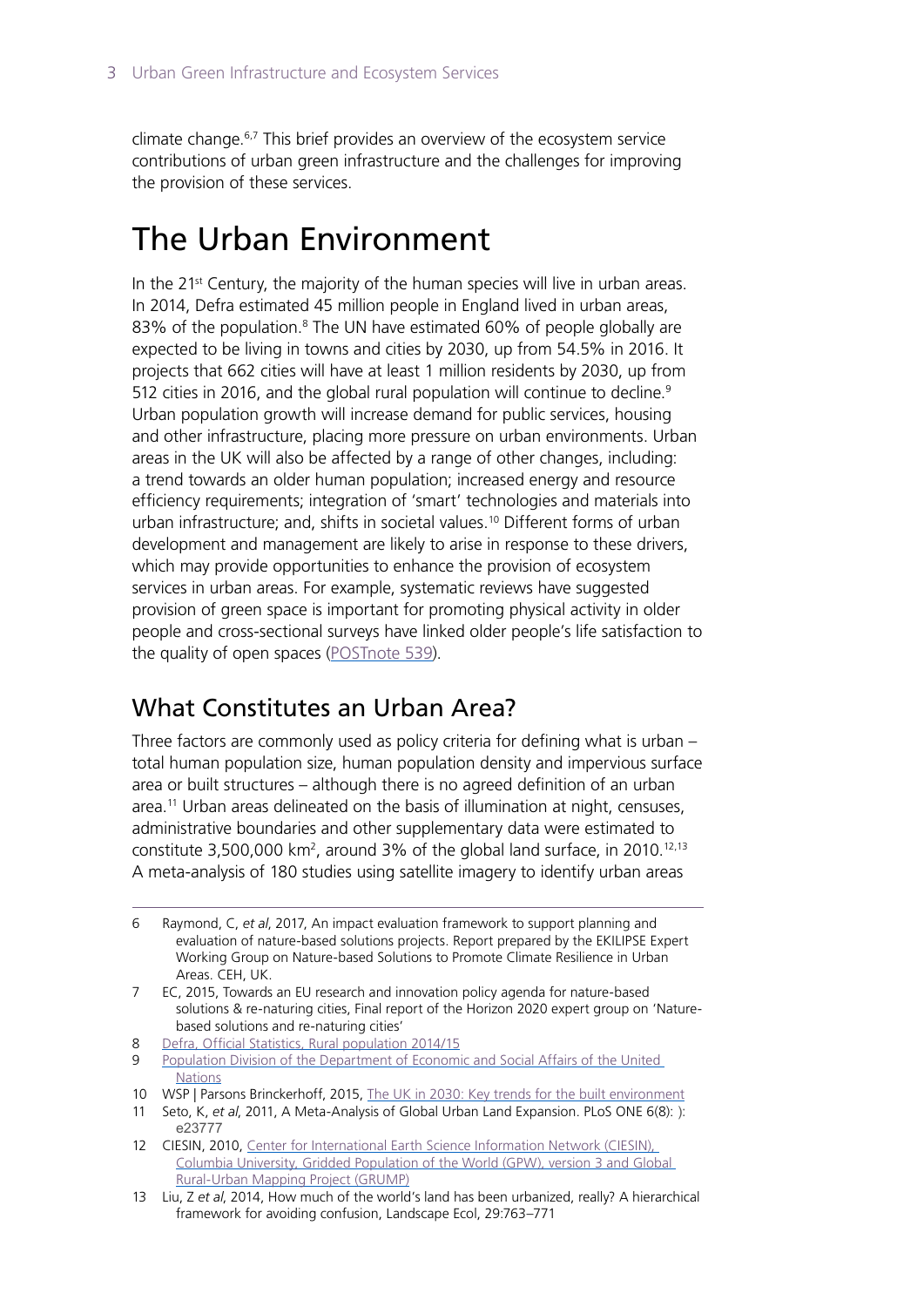<span id="page-3-0"></span>from built structures, showed these areas increased by 58,000 km<sup>2</sup> from 1970 to 2000 and estimated a further increase of 1,527,000 km<sup>2</sup> by 2030.<sup>11</sup> While these areas are dominated by the built environment and human activities, they also often encompass a variety of natural and semi-natural habitats and species. The 2011 UK National Ecosystem Assessment (NEA) estimated more than 6.8% of the UK's land area could be classified as 'urban': more than 10% of England; 1.9% of Scotland; 3.6% of Northern Ireland; and, 4.1% of Wales. The NEA classification of urban areas includes rural development, roads, railways, waste and derelict ground (including vegetated wasteland), gardens and urban trees.<sup>14</sup>

Urban areas are the focus of human activities and resource use, with some estimates suggesting they account for 75% of global resource consumption.<sup>15</sup> The resource flows in and out of urban areas, 'urban metabolism',16 affects the provision of ecosystem services at global scale.<sup>17</sup> For example, the urban demand for ecosystem services, such as food provision, can only be fulfilled at a geographic scale beyond those of city boundaries.<sup>18</sup> However, the focus of this briefing is provision of ecosystem services from green infrastructure in and around urban areas. Urban green infrastructure mainly consists of open spaces or semi-natural areas partially or completely covered by vegetation.<sup>19</sup> They often constitute a significant portion of the urban area; for instance, natural/semi-natural green space with a conservation designation takes up 11% of urban land in England.20 Given their proximity to human activity and occupancy, services supported by these areas can have disproportionate benefits.21 For example, the economic value of the recreational benefit of woodlands near urban areas is higher than woodland in remote areas.<sup>22</sup>

### Environmental Effects of Urbanisation

Urbanisation is the process by which a rural ecosystem, such as semi-natural grassland, becomes an urban one, and has been identified as a cause of loss, degradation and fragmentation of habitats.<sup>23</sup> It creates both challenges

<sup>14</sup> Davies, L, *et al*, 2011, Chapter 10: Urban. In: The UK National Ecosystem Assessment Technical Report. [UK National Ecosystem Assessment,](http://uknea.unep-wcmc.org/Resources/tabid/82/Default.aspx) UNEP-WCMC, Cambridge. 15 UNEP, 2014, Climate Finance for Cities and Buildings - A Handbook for Local Government. [UNEP](https://www.uncclearn.org/sites/default/files/inventory/-climate_finance_for_cities_and_buildings-_a_handbook_for_local_governments-2014carbon_finance_for_cities_and_buildings_3.pdf) Division of Technology, Industry and Economics (DTIE), Paris. 16 Clift, R, *et al*, 2015, [Urban metabolism: a review in the UK context, Review for the](https://www.gov.uk/government/uploads/system/uploads/attachment_data/file/470766/gs-15-30-future-cities-urban-metabolism.pdf)  [Government Office for Science Foresight Future of Cities project](https://www.gov.uk/government/uploads/system/uploads/attachment_data/file/470766/gs-15-30-future-cities-urban-metabolism.pdf) 17 Ravetz, J, 2015, [The future of the urban environment and ecosystem services in the UK,](https://www.gov.uk/government/uploads/system/uploads/attachment_data/file/469798/gs-15-34-future-cities-ecosystems.pdf)  [Review for the Government Office for Science Foresight Future of Cities project](https://www.gov.uk/government/uploads/system/uploads/attachment_data/file/469798/gs-15-34-future-cities-ecosystems.pdf) 18 Gómez-Baggethun, E, and Barton, D, 2013, Classifying and valuing ecosystem services for urban planning, Ecological Economics 86:235-245 19 European Commission, 2016 Mapping and Assessment of Ecosystems and their Services, [Urban ecosystem,](http://ec.europa.eu/environment/nature/knowledge/ecosystem_assessment/pdf/102.pdf) 4th Report, Technical Report 102. 20 GLUD (Generalised Land Use Database). Physical Environments, Generalised Land Use [Database Statistics for England](https://data.gov.uk/dataset/land_use_statistics_generalised_land_use_database) 21 Grafius, D, *et al*, 2016, The impact of land use/land cover scale on modelling urban ecosystem services, Landscape Ecology, 31: 1509-1522 Grimm, N, *et al*, 2008, Global change and the ecology of cities, Science 319: 756-760 22 Natural Capital Committee, 2015, The State of Natural Capital: Protecting and Improving Natural Capital for Prosperity and Wellbeing, 3rd Report 23 McKinney, M, 2008, Effects of urbanization on species richness: a review of plants and animals

Urban Ecosyst., 11: 161–176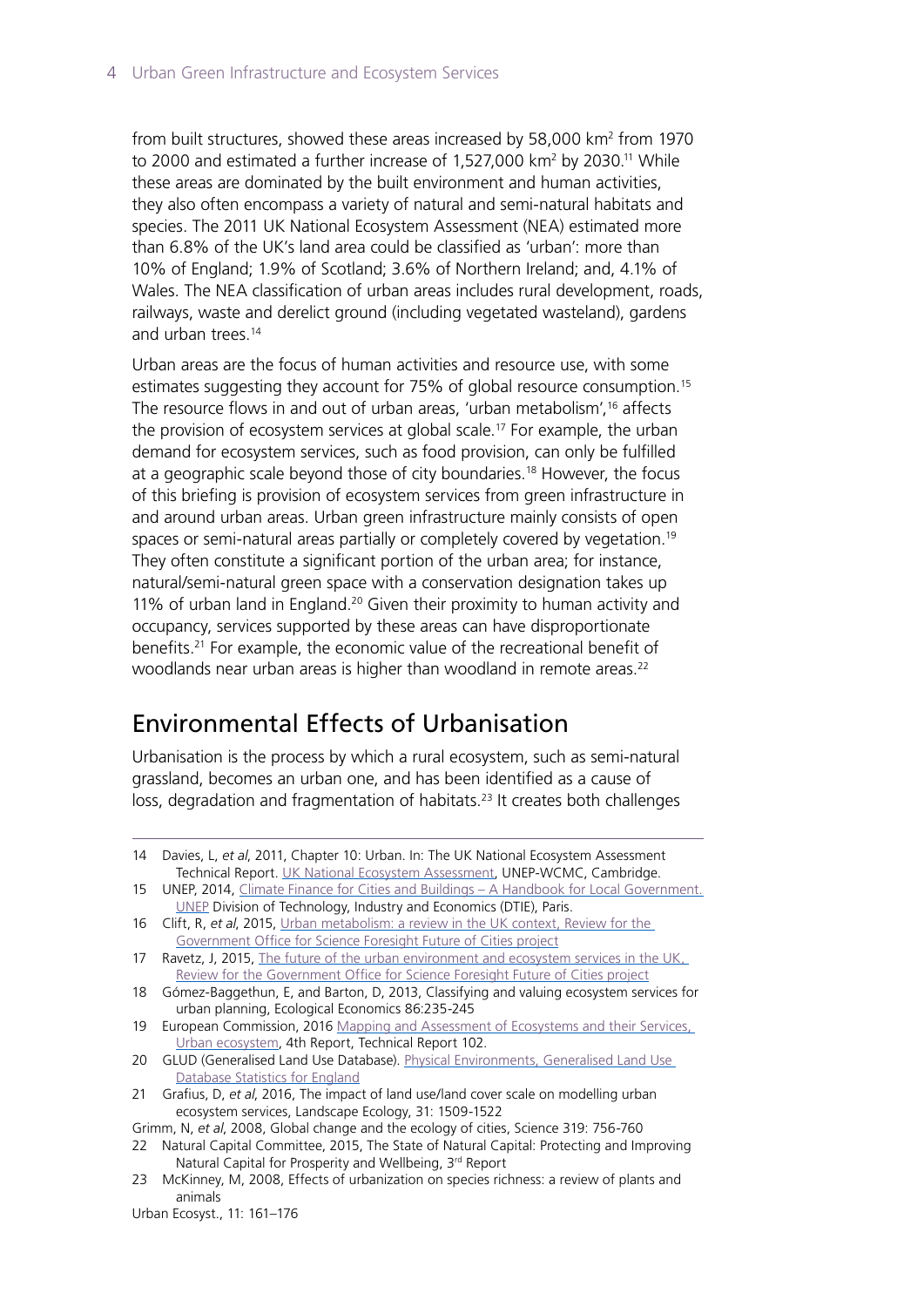and opportunities for biodiversity, the variety of living things. For example, the nature of urban areas can create opportunities for colonisation by nonnative species which, in turn, may become invasive and affect native species; this is reflected in the high levels of non-native plant species in towns and cities [\(POSTnote 439\)](http://researchbriefings.parliament.uk/ResearchBriefing/Summary/POST-PN-439). However, urban areas also provide habitats and food sources for predators such as foxes, rats and bats, with relationships emerging between humans and urban wildlife.<sup>24</sup> How such changes in local biodiversity affect ecosystem service provision is not yet fully understood (Box 1).<sup>25,26</sup>

Human activities in urban areas can have direct effects on ecosystem service benefits, such as air quality.27 For example, the UK is in breach of nitrogen dioxide (NO₂) limits in 38 out of its 43 areas including in London, Leeds and Birmingham, which are projected to exceed EU air quality thresholds up to or beyond 2030.<sup>28</sup> The dominant source of air pollutants in UK urban environments is now emissions from vehicles [\(POSTnote 458](http://researchbriefings.parliament.uk/ResearchBriefing/Summary/POST-PN-0458)). As well as affecting human health,<sup>29</sup> excess nitrogen deposition from air to the soil reduces the number and diversity of plant species.<sup>30</sup> Soils in urban areas can also be subject to high levels of pollution because of previous human activities.<sup>31</sup> Former factories, mines, steelworks, refineries and landfills have left a legacy of contamination by chemicals, heavy metals, tar, gases, asbestos and radioactive substances in the soils of many UK urban areas. The Environmental Audit Committee have highlighted that untreated contamination may have a negative effect on public health.<sup>32</sup> It noted that research studies have found a statistically significant relationships between soil metal content and respiratory

- Tomimatsus, H, *et al*, 2013, Sustaining ecosystem functions in a changing world: a call for an integrated approach, Journal of Applied Ecology 50(5): 1124-1130
- 26 Newbold, T, *et al*, 2015, Global effects of land use on local terrestrial biodiversity, Nature, 520, 45-50
- 27 Von Dohren, P, and Hasse, D, 2015, Ecosystem disservices research: a review of the state of the art with a focus on cities, Ecol Ind 52: 490-497
- Kronenberg, J, 2015, Why not to green a city? Institutional barriers to preserving urban ecosystem services, Ecosystem Services, 12: 218-227 ?
- 28 House of Commons Environment, Food and Rural Affairs Committee, Air quality, Fourth Report of Session 2015–16, HC479
- House of Commons, Environmental Audit Committee, Action on Air Quality, Sixth Report of Session 2014-15, HC212
- 29 WHO Regional Office for Europe, 2016, [Urban Green Spaces and Heath](http://www.euro.who.int/en/health-topics/environment-and-health/urban-health/publications/2016/urban-green-spaces-and-health-a-review-of-evidence-2016)
- 30 Power, S, *et al*, 2011, Effects of vehicle exhaust emissions on urban wild plant species, Environmental Pollution, 159: 1984-1990

32 House of Commons Environmental Audit Committee, Soil Health, First Report of Session 2016–17, HC 180

<sup>24</sup> Adams, C, and Lindsey, K, 2011, Anthropogenic Ecosystems: the influence of people on urban wildlife populations. In: Niemelä, J., Breuste, J.H., Guntenspergen, G., McIntyre N.E, Elmqvist, T., and James, P. (eds) Urban Ecology: Patterns, Processes, and Applications. Oxford, Oxford University Press

<sup>25</sup> Harrison, P, *et al*, 2014, Linkages between biodiversity attributes and ecosystem services: a systematic review, Ecosystem Services 9: 191-203

<sup>31</sup> Elmqvist, T, *et al*, 2015, Benefits of restoring ecosystem services in urban areas, Current Opinion in Environmental Sustainability 14:101-108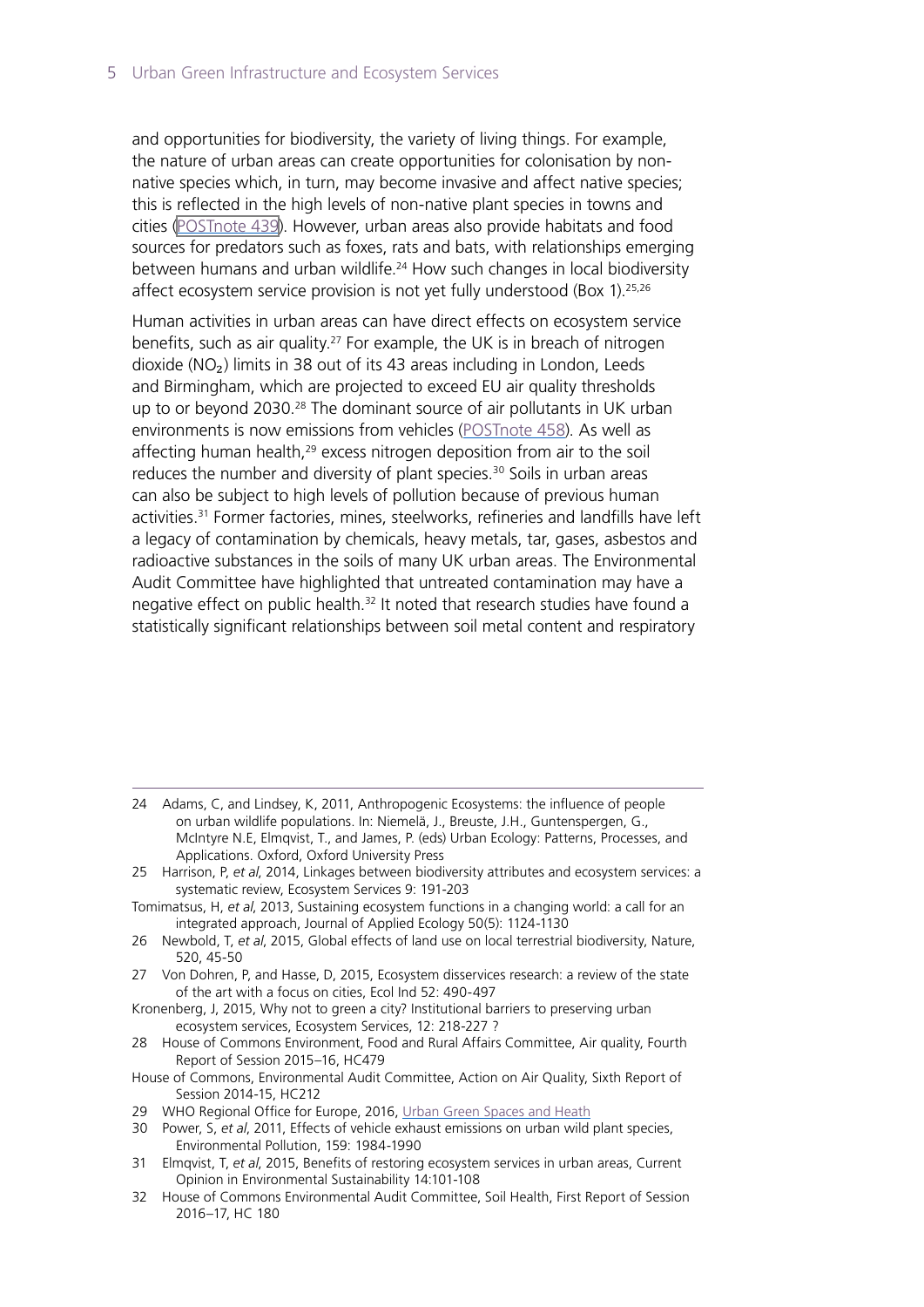illnesses in Glasgow,<sup>33</sup> and between self-reported poor health and the proportion of local authority ward area comprising brownfield sites.<sup>34</sup>

As noted above, a predominant characteristic of urban areas is the extent of impervious surfaces. Degraded, sealed soils beneath impervious surfaces, urban buildings and infrastructure will not provide a range of ecosystem service benefits provided by unsealed and intact soils, such as pollutant attenuation and surface water flow attenuation. Urban landscapes comprising 50-90% impervious surfaces can result in 40-83% of incoming rainfall becoming surface water runoff.<sup>35</sup> In the UK, the piped drainage systems built before 1940 to remove surface water usually combine urban runoff in the same pipe as raw sewage. During heavy rainfall, excess combined sewage bypasses treatment works, discharging directly into watercourses through overflow pipes. Newer systems direct urban runoff and sewage through separate pipes, but surface water, containing urban pollutants, still tends to discharge directly into watercourses without treatment.

In 2007, the Royal Commission on Environmental Pollution 26th report on the Urban Environment set out the evidence for how urbanisation can affect human wellbeing. It made recommendations to Government on the need for a coherent policy framework that recognised the complexity of urban areas and their contribution to meeting environmental targets and improving the health and wellbeing. This included planning policy and guidance that described the range of functions and benefits associated with the natural environment of urban areas and promoted the use of green infrastructure. However, although strategic improvements in urban green infrastructure can mitigate some of the adverse environmental effects of urbanisation, they will be insufficient without other policies to reduce negative effects of urbanisation. For instance, urban air pollution is most effectively addressed by reducing traffic rather than increasing levels of vegetation to trap air pollutants (see below).

<sup>33</sup> Morrison, S, *et al*, 2014 An initial assessment of spatial relationships between respiratory cases, soil metal content, air quality and deprivation indicators in Glasgow, Scotland, UK: relevance to the environmental justice agenda, Environ Geochem & Health, 36(2): 319–332

<sup>34</sup> Bambra, C, *et al*, 2014, Healthy Land? An examination of the area-level association between brownfield land and morbidity and mortality in England, Environment and Planning A, 46:433-454

<sup>35</sup> Pataki, D, *et al*, 2011, Coupling biogeochemical cycles in urban environments: ecosystem services, green solutions and misconceptions, Front. Ecol. Environ, 9:27-36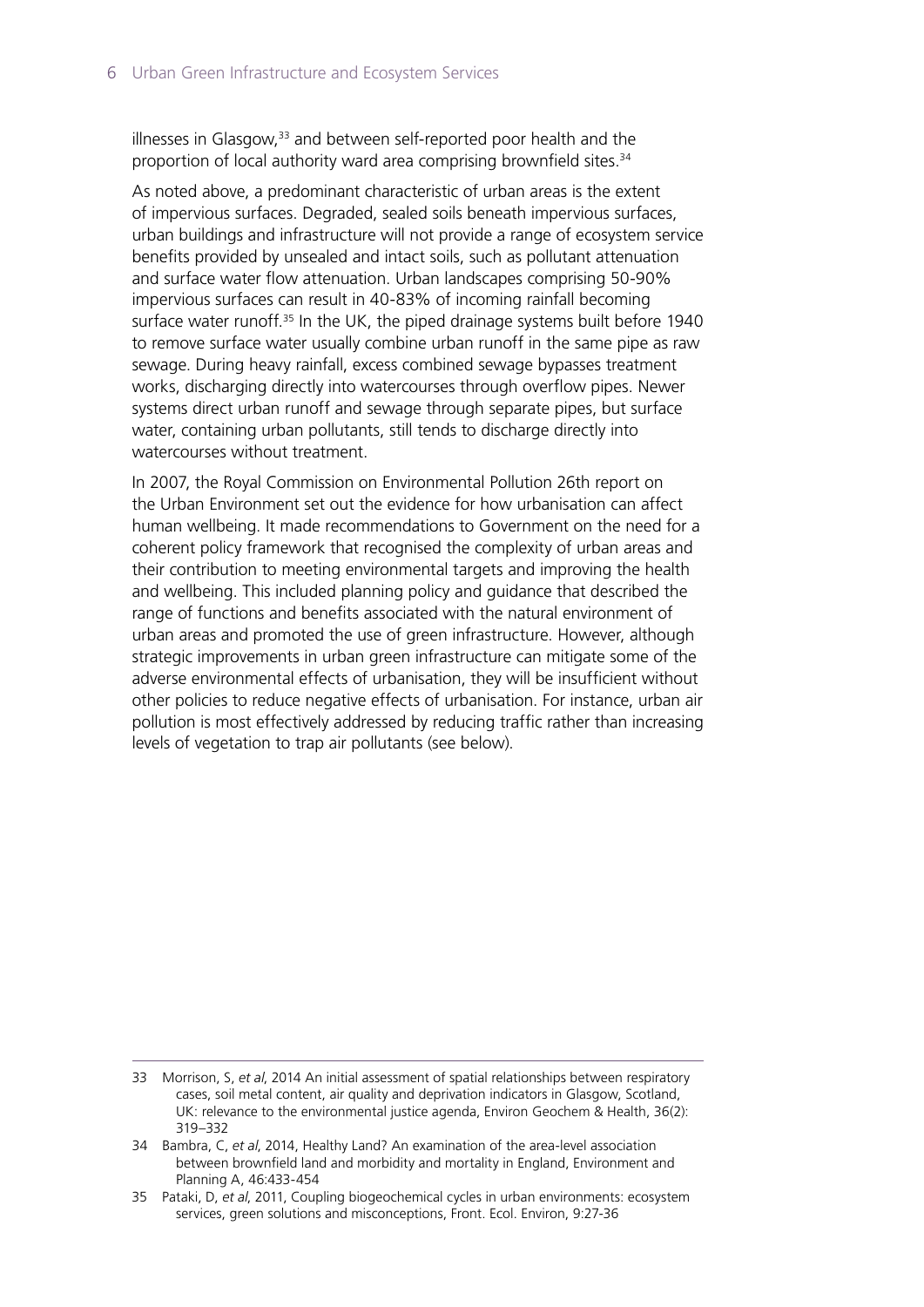**Box 1. Maintenance of Ecological Processes and Biodiversity** The integrity of ecological systems is assessed by measures of the ability of an ecosystem to support and maintain the ecological processes related to energy flow, mineral cycling and water cycling.36 This includes the structures in ecosystems, such as physical habitats, the array of species which depend on them and the interactions between the species, habitats and processes (structure, composition and function).<sup>37,38</sup> For example, soil is composed of living organisms, minerals, organic matter, air and water. A single gram of soil may contain millions of individual cells and thousands of species of bacteria. Soil organisms build and maintain soil structure and influence its chemical properties by weathering bedrock, aggregating mineral and organic constituents and developing the resulting porous structure of soil, which provides a range of habitats. This structure in turn affects the movement of water and gases and the transfer of nutrients and energy. Soil communities are highly diverse and vary greatly depending on factors such as air, temperature, acidity, moisture, nutrient content and organic matter.<sup>39</sup>

When an ecosystem has integrity, it should be withstand and recover from most disturbances that occur naturally, such as droughts, or from human disruption.<sup>36</sup> However, assessing the integrity of an ecosystem requires understanding of what attributes of an ecosystem are most crucial to maintaining it.37 For example, the connections between biodiversity and the functioning of ecosystems have only been studied in small scale experiments. New approaches will be needed to understand the consequences of large scale changes in biodiversity over longer time scales.40 In the case of soils, it is known that soil organisms maintain ecological processes, such as carbon storage, nutrient cycling and plant species diversity, as well as soil fertility, but extent of their role in ecosystem functions and services are not yet fully understood. Species richness (the number of species represented in an area) is known to be important for ecosystem functioning.<sup>41</sup> For example, reductions in soil biodiversity reduce nitrogen cycling in leaf litter,<sup>42</sup> affecting ecosystem service benefits, such as timber production. Highly urbanised ecosystems usually have reduced species richness, but more moderate levels of urbanisation, such as suburban areas, may increase species richness for some groups of species, such as plants and birds.<sup>47,14</sup> Ecological studies have also suggested that levels of 'functional diversity', the diversity of organisms' characteristics or traits linked to their roles in ecosystems, like being a pollinator, is critical to maintaining ecosystem functioning.43,44 An assessment of 4,424 species that contribute to some ecosystem functioning in Great Britain showed declines over forty years.45

- 36 Parrish, J, *et al*, 2003, Are we conserving what we say we are? Measuring ecological integrity within protected areas, BioScience, 53: 851 - 860
- 37 Wurtzebach, Z, and Schultz, C, 2016, Measuring Ecological Integrity: History, Practical Applications, and Research Opportunities, BioScience, 66 (6): 446-457
- 38 Mace, G, *et al*, 2011, Conceptual Framework and Methodology, In: The UK National Ecosystem Assessment Technical Report, [UK National Ecosystem Assessment,](http://uknea.unep-wcmc.org/Resources/tabid/82/Default.aspx) UNEP-WCMC, Cambridge.
- 39 Heinrich Böll Foundation, Berlin, Germany, and the Institute for Advanced Sustainability Studies, [The Soil Atlas 2015](https://www.boell.de/sites/default/files/soilatlas2015_ii.pdf)
- 40 Brose, U, and Hillebrand, H, 2016, Biodiversity and ecosystem functioning in dynamic landscapes, Philos Trans R Soc Lond B Biol Sci., 371(1694): 20150267
- 41 Hooper, D, *et al*, 2012, A global synthesis reveals biodiversity loss as a major driver of ecosystem change, Nature, 486, 105–108
- 42 Bardgett, R and van der Putten, W, 2014, Below ground biodiversity and ecosystem functioning, Nature, 515 (7528), 505-511
- 43 Mace, G, *et al*, 2014, Approaches to defining a planetary boundary for biodiversity, Global Environmental Change, 28:289-297
- 44 Tilman, D, *et al*, 2014, Biodiversity and ecosystem functioning, Annual Review of Ecology, Evolution, and Systematics, 45, 471–493
- 45 Oliver, T *et al*, 2015, Declining resilience of ecosystem functions under biodiversity loss, Nature Communications 6:10122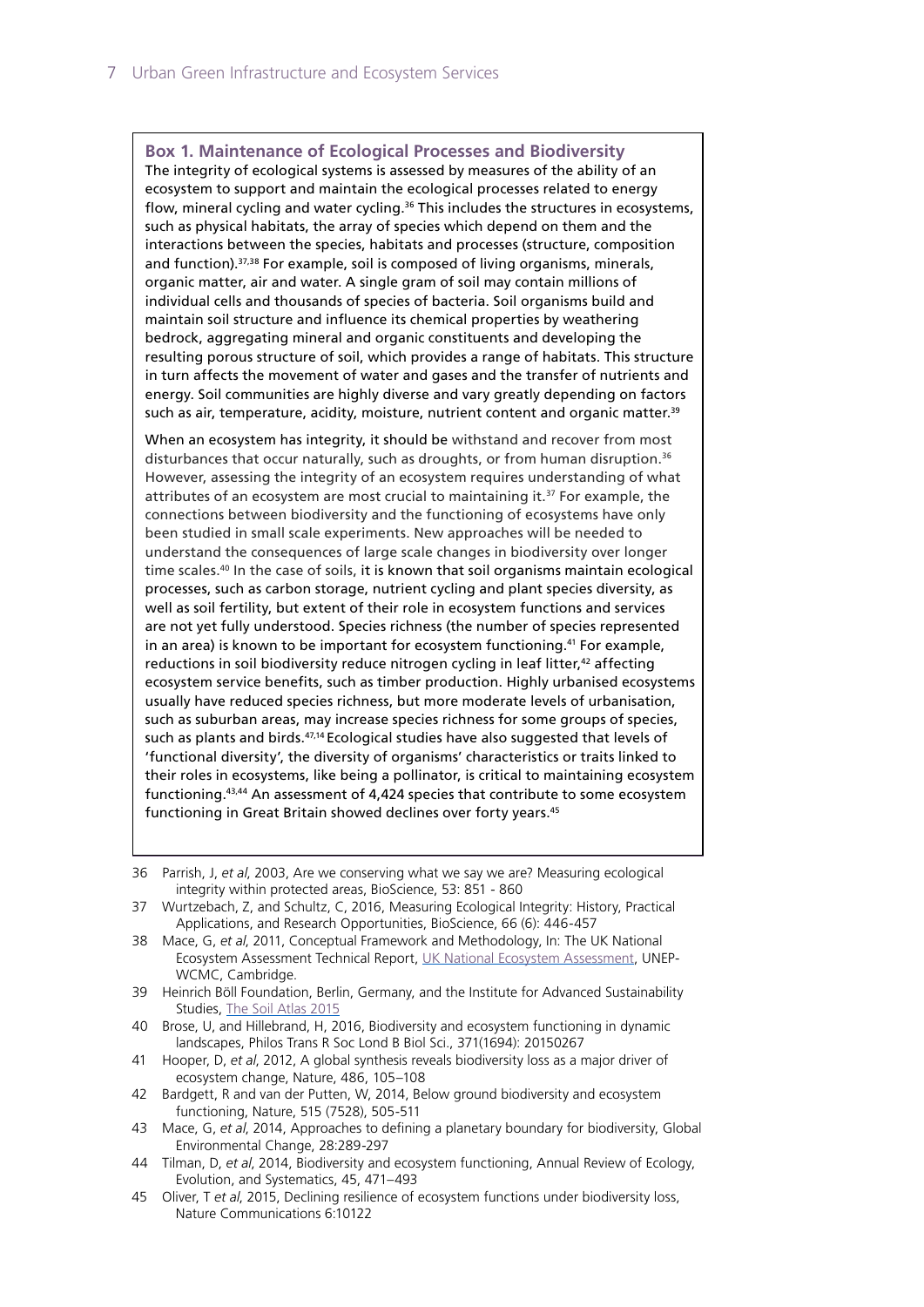# <span id="page-7-0"></span>Urban Natural Capital

The value of green infrastructure is enhanced through appropriate management of its natural capital. Monetary and nonmonetary valuation methods of natural capital can be applied to urban green infrastructure [\(POSTnote 542\)](http://researchbriefings.parliament.uk/ResearchBriefing/Summary/POST-PN-0542). For example, Birmingham City Council and its partners have devised a Natural Capital Planning Tool (NCPT). This has calculated the value of green infrastructure as £400m of benefit to the local government over a 25-year timeframe.<sup>46</sup> The Natural Capital Committee's  $4<sup>th</sup>$  Report to the Government's Economic Affairs Committee highlighted the importance of the Government's natural capital pioneer projects for establishing templates for best practice, which include an urban pioneer project in Greater Manchester.<sup>47</sup> It also recommended that local authorities and major infrastructure providers should ensure that natural capital is protected and improved.<sup>48</sup> The National Infrastructure Commission have subsequently highlighted the need to consider natural capital in the planning of future infrastructure.<sup>49</sup> The Natural Capital Initiative is helping the construction industry to develop natural capital tools, such as approaches to ensuring green infrastructure delivers a range of ecosystem services.<sup>50</sup>

The Department for Business, Energy and Industrial Strategy (BEIS) have funded an Ordinance Survey open data initiative to map green spaces throughout Great Britain.<sup>51</sup> The urban green space data from this project, along with property information, is being used by ONS and Defra to value natural capital in urban environments within the UK. It will identify the variety of different greenspaces and provide information on their extent, function and accessibility, and the provision of ecosystem services.<sup>52</sup>

### Key Services for Urban Ecosystems

The Millennium Ecosystem Assessment (MA) split ecosystem services into four main categories (POSTnote 377): supporting services (such as nutrient cycling), regulating services (such as pollination), provisioning services (such as food) and cultural services (such as recreation).<sup>53</sup> The European Environment Agency's Common International Classification of Ecosystem Services (CICES) developed for natural capital accounting [\(POSTnote 542\)](http://researchbriefings.parliament.uk/ResearchBriefing/Summary/POST-PN-0542) splits ecosystem services into just regulating, provisioning and cultural services.<sup>54</sup> The supporting services are treated as an integral part of the functioning of ecosystems (Box 1). Types of habitats differ in the contribution they make to the provision of different ecosystem services. For instance, forests play a key role in carbon storage and sequestration. Urban ecosystems are distinct in terms of the high coverage of

<sup>46</sup> Hölzinger, O, 2013, Tool Guidance: Natural Capital City Tool (NCCT) for Birmingham, version 5

<sup>47</sup> Urban Pioneer Greater Manchester Scope

<sup>48</sup> Natural Capital Committee, 2017, [Improving Natural Capital: An assessment of Progress](https://www.gov.uk/government/publications/natural-capital-committees-fourth-state-of-natural-capital-report)

<sup>49</sup> National Infrastructure Commission, 2017, The impact of the environment and climate [change on future infrastructure supply and demand](https://www.nic.org.uk/wp-content/uploads/The-impact-of-the-environment-and-climate-change-on-future-infrastructure-supply-and-demand-1.pdf)

<sup>50</sup> [Natural Capital in the Construction Industry](http://www.naturalcapitalinitiative.org.uk/natural-capital-construction-industry/)

<sup>51</sup> [Ordnance Survey releases open dataset and free map of Britain's Greenspaces](https://www.ordnancesurvey.co.uk/about/news/2017/os-releases-open-dataset-free-map-gb-greenspaces.html)

<sup>52</sup> [OS MasterMap Greenspace Layer](https://www.ordnancesurvey.co.uk/business-and-government/products/os-mastermap-greenspace.html)

<sup>53</sup> [Millennium Ecosystem Assessment](http://www.millenniumassessment.org/en/Synthesis.html)

<sup>54</sup> European Environment Agency, [CICES](https://cices.eu/cices-structure/)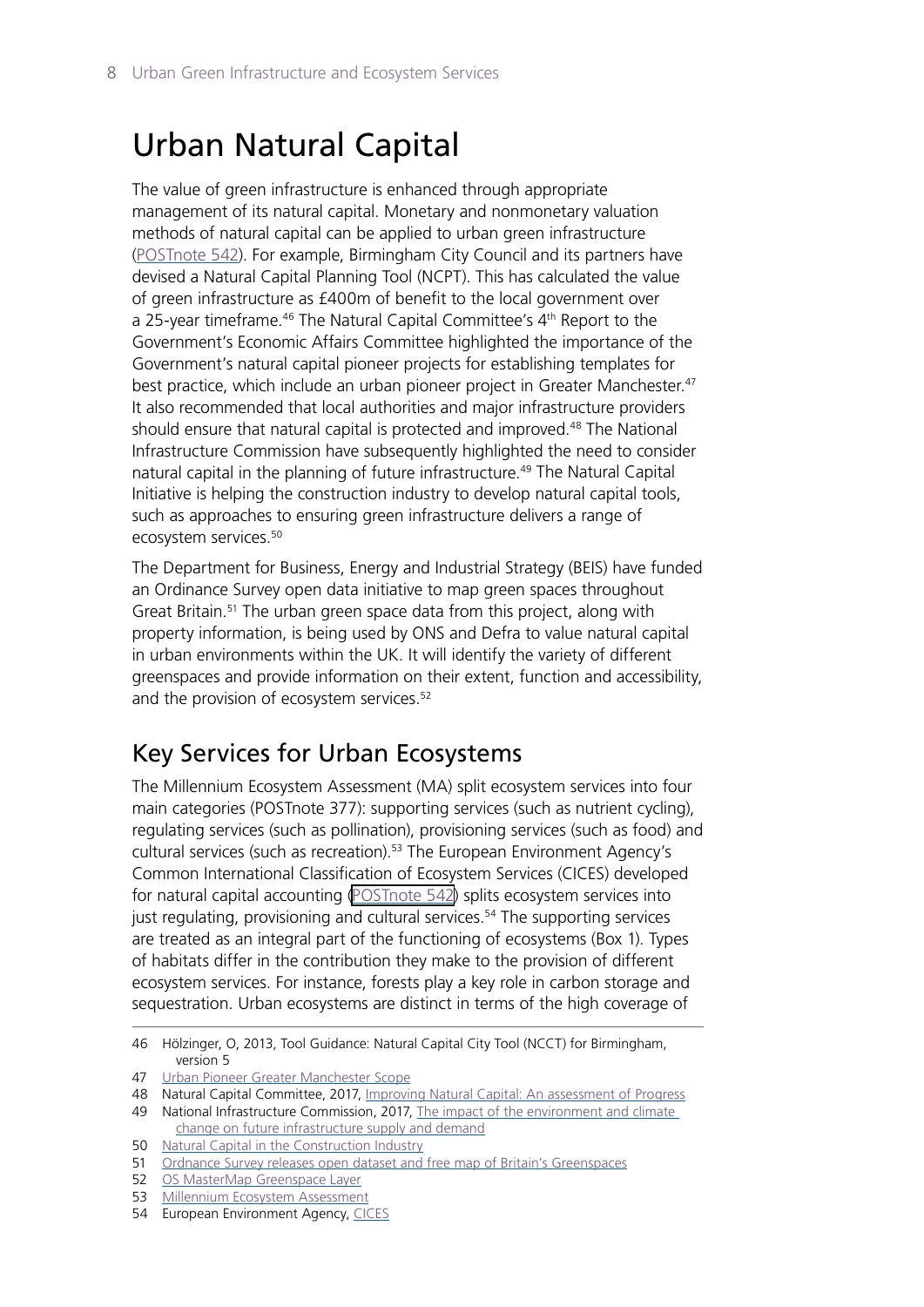impermeable surfaces, the density of the human population and the levels of air and noise pollution. Most studies of urban ecosystems have concentrated on the subset services that contribute to mitigating the effects of urban ecosystems on human wellbeing.<sup>55</sup> For example, the Mapping and Assessment of Ecosystems and their Services (MAES) project identified sixteen main urban ecosystem services (Table 1) based on the CICES classification and the UK NEA nine based on MA classification (Table 2).

However, which ecosystem services are most relevant in a given city will depend on its environmental, social and economic characteristics. Findings from the Urban Biodiversity and Ecosystem Services research project across seven cities in Europe and the US suggest that cultural services, such as recreation, education and cultural heritage, are some of the most valued in urban areas.56 Communities are more likely to support management measures if they enhance cultural services, $57$  but they can be difficult to quantify and place monetary values on.<sup>58</sup> This raises challenges for their inclusion in urban planning and for decision-making where trade-offs have to be made between levels of provision of different ecosystem services.<sup>59</sup> Examples of services considered important for human wellbeing in urban areas include:

- **Urban temperature regulation**: Urban areas often experience elevated ambient temperatures compared with the surrounding countryside. This is because cities and towns have extensive heat absorbing surfaces, such as concrete and tarmac, concentrated heat production and impeded air flow.60 For example, the centre of London is on average 5°C warmer than surrounding rural areas, $61$  which can increase the risks of heat stroke and exhaustion during heatwaves. Green infrastructure can lower air temperatures through the evaporation of water from vegetation, shading and modifying wind flow.<sup>62,63</sup> However, the configuration, size and type of green infrastructure determines the extent of cooling effects beyond the immediate area.<sup>61</sup> For instance, the combined green spaces of
- 55 Derkzen, M, *et al*, 2015, Quantifying urban ecosystem services based on high-resolution data of urban green space: an assessment for Rotterdam, the Netherlands, J Appl Ecol, 52(4), pp.1020-1032
	- Gómez-Baggethun, E, and Barton, D, 2013, Classifying and valuing ecosystem services for urban planning, Ecological Economics 86:235-245
- 56 Kremer, P, *et al*, 2016, Key insights for the future of urban ecosystem services research, Ecology and Society, 21 (2): 29
- 57 Andersson, E, *et al*, 2015, Cultural ecosystem services as a gateway for improving urban sustainability, Ecosystem Services 12: 165-168
- 58 Gómez-Baggethun, E, and Barton, D, 2013, Classifying and valuing ecosystem services for urban planning, Ecological Economics 86:235-245
- 59 Langemeyer, J, *et al*, 2016, Bridging the gap between ecosystem service assessments and land-use planning through Multi-Criteria Decision Analysis (MCDA), Environmental Science and Policy: 62:45-56
- 60 Arnfield, A. J., 2003, Two decades of urban climate research: A review of turbulence, exchanges of energy and water, and the urban heat island, International Journal of Climatology, 23, 1-26
- 61 University College London. [LUCID Project](http://www.homepages.ucl.ac.uk/~ucftiha/)
- 62 Pataki, D, *et al*, 2011, Coupling biogeochemical cycles in urban environments: ecosystem services, green solutions and misconceptions, Front. Ecol. Environ, 9:27-36
- Gill, s, *et al*, 2007, Adapting our cities for climate change: the role of green infrastructure, Built Environ, 33: 115-133
- 63 Gunwardena, K, et al, 2017, Utilising green and bluespace to mitigate urban heat island intensity. Science of the Total Environment, 584-585: 1040-1055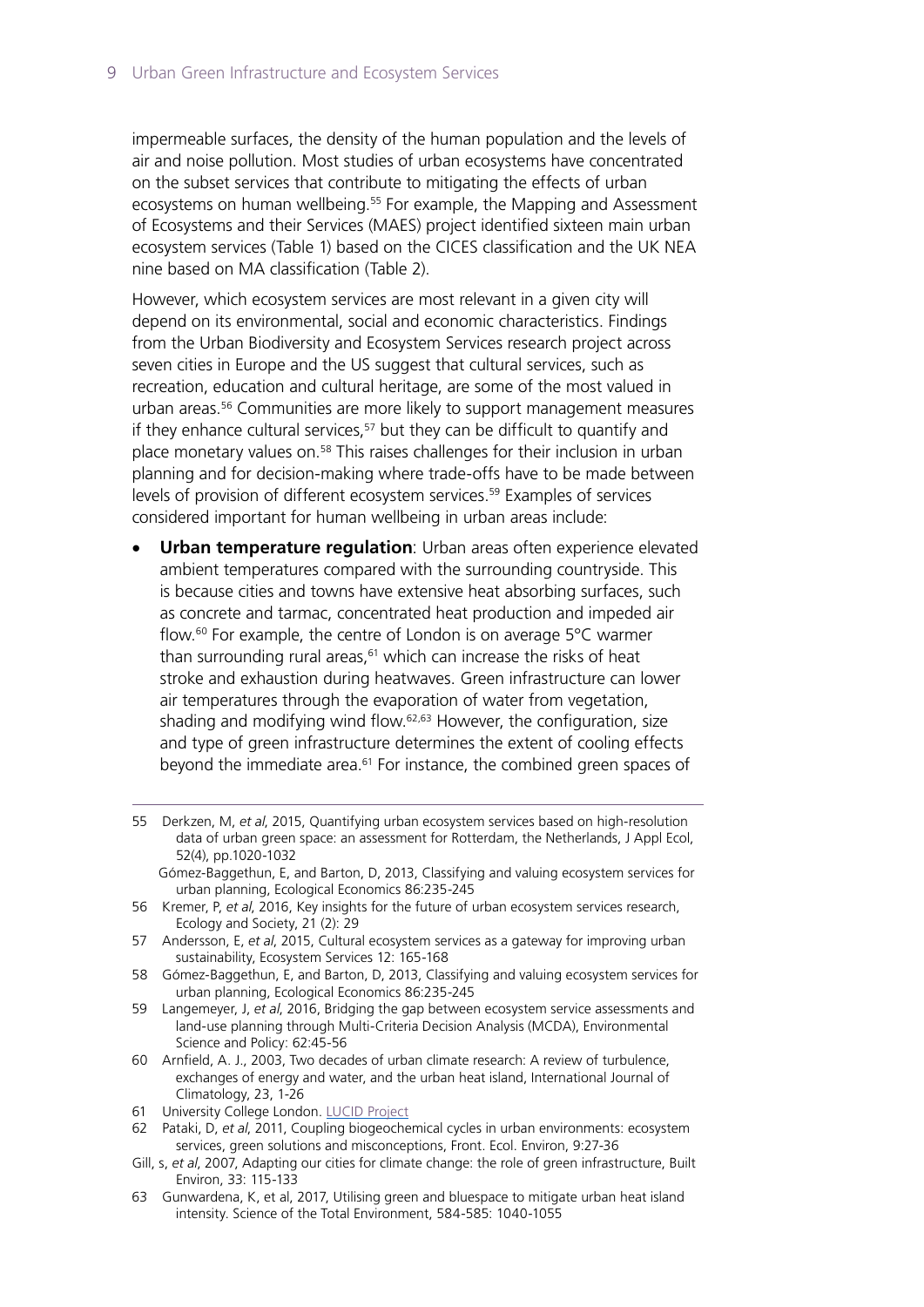Richmond Park and Wimbledon have a notable cooling effect on London's atmospheric heat island, whereas the linear Lee Valley Park does not.<sup>61,64</sup>

- **Provision of community food**: The amount of food UK urban areas can produce is limited; for example, London urban farming produced 21 metric tonnes (MT) of food in 2013, $65$  compared to 12,101,000 MT of wheat across the UK in total.<sup>66</sup> However, community food production, such as allotments, can be multifunctional, providing well-established social and health-related benefits.<sup>67</sup> There are around 20,000 ha of allotments in England.68 Those involved in gardening have increased levels of exercise and tend to eat more vegetables ([POSTnote 499\)](http://researchbriefings.parliament.uk/ResearchBriefing/Summary/POST-PN-0499).<sup>69</sup>
- **Improving air quality**: vegetation can reduce air pollution directly by trapping and removing fine particulate matter and indirectly by reducing air temperatures. However, the effects of the various vegetation types deployed in different built environments has yet to be fully evaluated and quantified. For example, green roofs and walls may improve air quality, but only a small number studies have been undertaken. Vegetation and trees in open areas can reduce exposure to pollution, $70,71$  but beneficial effects depends on multiple factors, such as the weather, wind flow conditions, the pollution concentration, and the type, location and quality of vegetation.72,73 For example, if the configuration of street trees along busy roads is not adequately planned, they may trap and contain air pollution leading to a deterioration in air quality compared to roads without trees, as highlighted in recent guidance from National Institute for Health and Care Excellence (Nice).<sup>74</sup> By contrast, 1.5 to 2.5 m hedges planted along such roads can improve air quality.71,75
- **Reducing surface water flooding: Reduced infiltration in areas with** high levels of impermeable surfaces leads to rapid surface flows into pipes, culverts and channelised urban waterways, increasing peak flood

- 67 Soga, M. *et al*, 2017, Health Benefits of Urban Allotment Gardening: Improved Physical and Psychological Wellbeing and Social Integration. Int. J. Environ. Res. Public Health, 14, 71; doi:10.3390
- 68 Campbell, M. and Campbell, I. (2009) [A survey of allotment waiting lists in England.](http://transitiontownwestkirby.org.uk/files/ttwk_nsalg_survey_09.pdf) National Society of Allotment and Leisure Gardeners (NSALG).
- 69 Pearson, J, *et al*, 2010, Sustainable urban agriculture: stocktake and opportunities, International Journal of Agricultural Sustainability, 8(1-2):7-19
- 70 Escobedo, F, *et al*, 2011, Urban forests and pollution mitigation: analysing ecosystem services and disservices, Environ Pollution, 2011, 159: 2078-2087
- 71 Irga, P, *et al*, 2015, Does urban forestry have a quantitative effect on ambient air quality in an urban environment? Atmos. Environ. 120, 173-181
- 72 Vos, P, *et al*, 2013, Improving local air quality in cities: to tree or not to tree? Environmental Pollution 2013, 183: 113-122
- Setälä, H, *et al*, 2013, Does urban vegetation mitigate air pollution in northern conditions? Environ Pollut, 183: 104-112
- 73 Abhijith, K, *et al*, 2017, Air pollution Abatement Performances of Green Infrastructure in Open Road and Built-up Street Canyon Environments – A Review. Atmospheric Environment
- 74 NICE guideline Draft for consultation, 2016, [Air pollution: outdoor air quality and health](https://www.nice.org.uk/guidance/GID-PHG92/documents/draft-guideline)
- 75 Gromke, C, *et al*, 2016, Influence of roadside hedgerows on air quality in urban street canyons, Atmos. Environ., 139:75-86

<sup>64</sup> ARUP, 2014, [Reducing Urban Heat Risk: A Study on Urban Heat Risk Mapping and](https://www.arup.com/publications/research/section/reducing-urban-heat-risk)  [Visualisation.](https://www.arup.com/publications/research/section/reducing-urban-heat-risk)

<sup>65</sup> Sustain, 2014. [Reaping rewards: can communities grow a million meals for London?](https://www.sustainweb.org/publications/reaping_rewards/)

<sup>66</sup> Defra, 2013. [Farming Statistics – 2013 wheat and barley production, UK](https://www.gov.uk/government/statistics/farming-statistics-2013-wheat-and-barley-production-uk)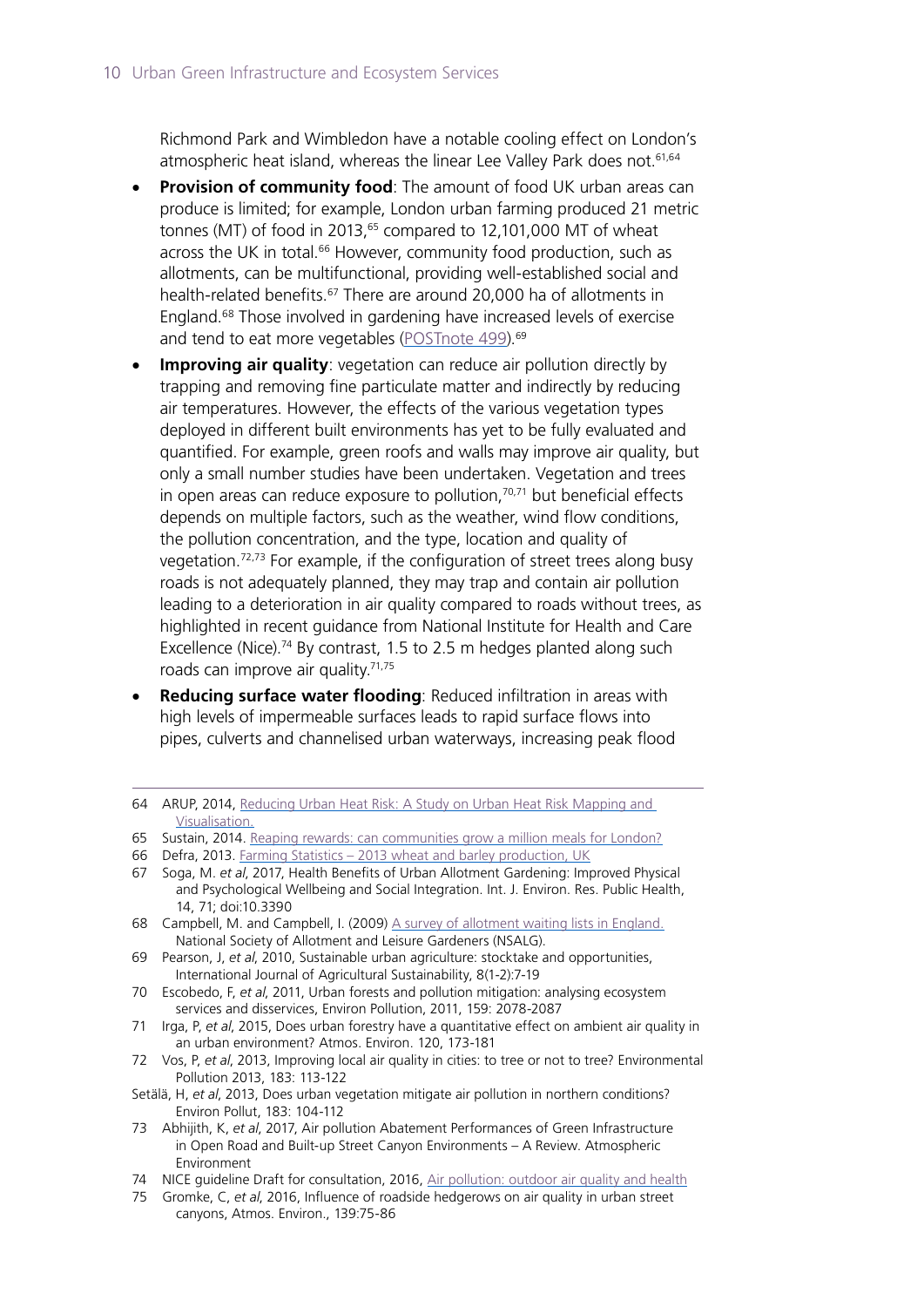flows.76 OFWAT has highlighted that accommodating the increasing volume of surface water flows expected with climate change in piped drainage systems would be prohibitively expensive.77 Green infrastructure, such as parks, reduces urban runoff by enabling rainfall to soak into the underlying soil. Sustainable drainage systems (SuDS) provide natural drainage processes through a network of predominantly above-ground surface water management features, such as swales [\(POSTnote 529\)](http://researchbriefings.parliament.uk/ResearchBriefing/Summary/POST-PN-0529?utm_source=website&utm_medium=website&utm_campaign=PN529). They channel, slow and store surface water and control the rate it enters sewers and watercourses. SuDS have similar costs to conventional drainage systems and can provide a range of additional benefits, such as improving biodiversity, amenity, and air quality, as well as reducing the warming effect of densely packed buildings in urban areas.<sup>78</sup> In addition to SuDS, restoration of urban watercourses, their associated riparian vegetation and connections to floodplains, can be used to convey or store urban run-off while encouraging water infiltration and improving water quality.<sup>74</sup>

- **Reducing pollution of urban watercourses: Diffuse pollution of urban** waterways arise from numerous small pollution sources that are conveyed into watercourses via surface water run-off from paved surfaces. Water contaminated with urban pollutants requires additional treatment before it is fit for human consumption, as well as reducing the recreational and cultural amenity of watercourses [\(POSTnote 529\)](http://researchbriefings.parliament.uk/ResearchBriefing/Summary/POST-PN-0529?utm_source=website&utm_medium=website&utm_campaign=PN529). One of the additional benefits of SuDS are the removal of urban pollutants before it enters watercourses. They can also reduce the amount of surface water entering combined sewage systems and likelihood of subsequent discharges of untreated sewage into watercourses during heavy rainfall events.
- • **Noise Reduction:** Transport, construction and other activities make noise a major problem in towns and cities, affecting health through physiological and psychological effects. WHO have estimated the range of disease burden in Europe from noise at 1.0 – 1.6 million Disability Adjusted Life Years (a measure of overall disease burden, expressed as the number of years lost due to ill-health, disability or early death).<sup>79</sup> Studies have suggested that vegetation can attenuate noise by absorption, dispersal and destructive interference of sound waves, and soils can indirectly reduce noise through their absorptive capacity.<sup>80</sup> The effectiveness of vegetation in reducing noise depends on: how close it is to a noise source (the closer it is, the more noise it mutes), the noise frequency and the type of vegetation. Other factors that can mediate its effectiveness are sound duration, climate (temperature, humidity, wind direction, wind speed) and soil type.<sup>81</sup> However, some studies suggest people overrate the ability of

<sup>76</sup> Dadson, J, *et al*, 2017, A restatement of the natural science evidence concerning catchment-based 'natural' flood management in the UK, Proc. R. Soc. A, 473:20160706

<sup>77</sup> Ofwat, 2008, [Preparing for the future – Ofwat's climate change policy statement](https://www.ofwat.gov.uk/regulated-companies/resilience-2/climate-change/)

<sup>78</sup> CIRIA, 2015, [The SuDS Manual](https://www.ciria.org/Resources/Free_publications/SuDS_manual_C753.aspx)

<sup>79</sup> WHO Regional Office for Europe, 2011, [Burden of disease from environmental noise.](http://www.who.int/quantifying_ehimpacts/publications/e94888/en/)  [Quantification of healthy life years lost in Europe](http://www.who.int/quantifying_ehimpacts/publications/e94888/en/). .

<sup>80</sup> Van Renterghem, T, *et al*, 2012, Road traffic noise shielding by vegetation belts of limited depth, Journal of Sound and Vibration, 331, 2404–2425

<sup>81</sup> Derkzen, M, *et al*, 2015, Quantifying urban ecosystem services based on high-resolution data of urban green space: an assessment for Rotterdam, the Netherlands, J Appl Ecol, 52(4), pp.1020-1032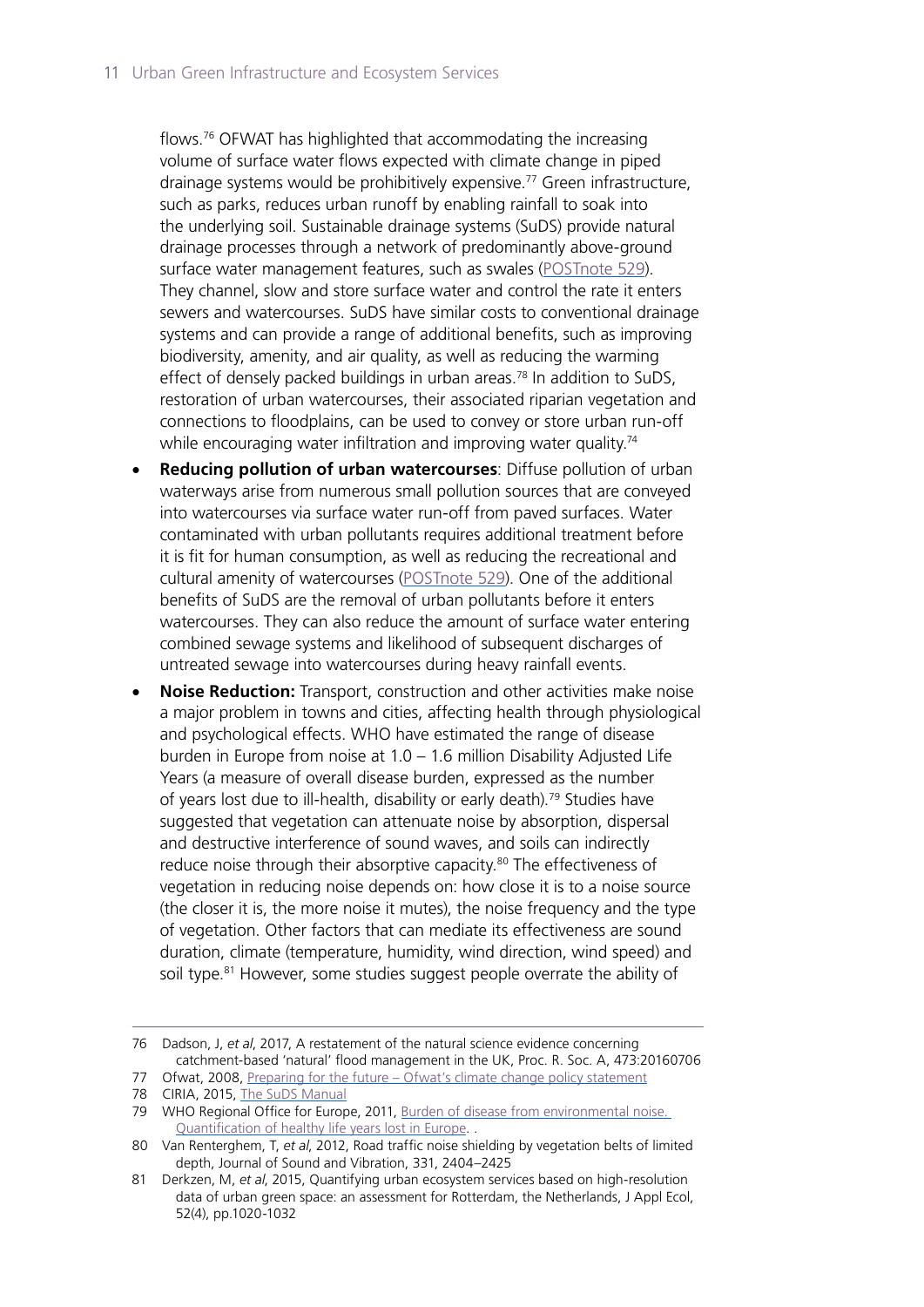vegetation to attenuate noise, suggesting there is also a psychological effect.<sup>82</sup>

- **Carbon Storage:** Although the contribution to overall carbon storage will be limited compared to more extensive habitat types, urban ecosystems are potential carbon reservoirs.<sup>83</sup> Almost all above-ground carbon storage is in tree biomass, with only a small amount stored in shrubs and herbaceous borders. For example, a study has estimated that trees account for 97% of total carbon stored in biomass in Leicester.<sup>81</sup> The management of trees, mown lawns and flower beds found in many urban ecosystems may also result in more GHGs being emitted than carbon stored.79 Soil carbon content is usually defined by the amount of organic matter contained within it. Soil microbes can make carbon and nitrogen available to plants, immobilise carbon and nitrogen in soil, and also decompose organic material to CO<sub>2</sub> [\(POSTnotes 486](http://researchbriefings.parliament.uk/ResearchBriefing/Summary/POST-PN-486) and [502\)](http://researchbriefings.parliament.uk/ResearchBriefing/Summary/POST-PN-0502). The amount of carbon stored in urban green space top soils can be significant, particularly in domestic gardens.84 However, the ability of urban soil to store carbon is reduced when it is degraded or disturbed, as will be the other beneficial processes it provides, such as water filtration. The mosaic of land uses in urban areas leads to diverse patchwork of soil types, a substantial part of which are sealed under impervious surfaces.<sup>85</sup> A study in Leicester, looking at soils across the city, including under sealed surfaces, found that he amount of organic carbon stored (20.2 kg OC m−2) was substantially higher than in rural arable soils (14.3 kg OC m−2). Based on the estimates of carbon storage in soil and above ground biomass for Leicester, the study estimated that 17.6 kg m−2 of carbon is stored across the entire typical UK urban area.86
- **Environmental Settings and Biodiversity:** The UK NEA highlighted the conceptual difficulties in defining cultural ecosystem services (nonmaterial benefits). It suggests 'environmental settings' (Table 2) as the relevant ecosystem service; places where humans interact with each other and with nature to give rise to cultural goods and benefits, such as recreation. Individuals will experience multiple cultural goods and benefits from environmental settings, but as these settings range from land and seascapes to urban parks and gardens, they will support different aggregations of goods and benefits.<sup>87</sup> The different characteristics of environmental settings that constitute cultural services may also be affected by the absence or presence of species.<sup>88</sup> Human interactions with animals

<sup>82</sup> Yang, F, *et al*, 2011, An assessment of psychological noise reduction by landscape plants, International Journal of Environmental Research & Public Health, 8, 1032-48.

<sup>83</sup> Davies, Z, *et al*, 2011, Mapping an urban ecosystem service: quantifying above-ground carbon storage at a city-wide scale, J Appl Ecol, 48, pp. 1125–1134

<sup>84</sup> Cameron, R. *et al*, 2012, The Domestic Garden – Its Contribution to Urban Green Infrastructure, Urban Forestry and Urban Greening, 11 (2): 129-137

<sup>85</sup> Gaston, K *et al*, 2010, Urban environments and ecosystem functions, In: Urban Ecology, Ed. Gaston, K (Ecological Reviews), Cambridge University Press

<sup>86</sup> Edmondson, J, *et al*, 2012, Organic carbon hidden in urban ecosystems, Scientific Reports 2, Article number: 963

<sup>87</sup> Church, A, *et al*, 2011, Chapter 16: Cultural Services, In: The UK National Ecosystem Assessment Technical Report, [UK National Ecosystem Assessment](http://uknea.unep-wcmc.org/Resources/tabid/82/Default.aspx), UNEP-WCMC, Cambridge

<sup>88</sup> Hinchliffe, S, *et al*, 2005, Urban Wild Things: a cosmopolitical experiment, Society & Space, 23, 643–658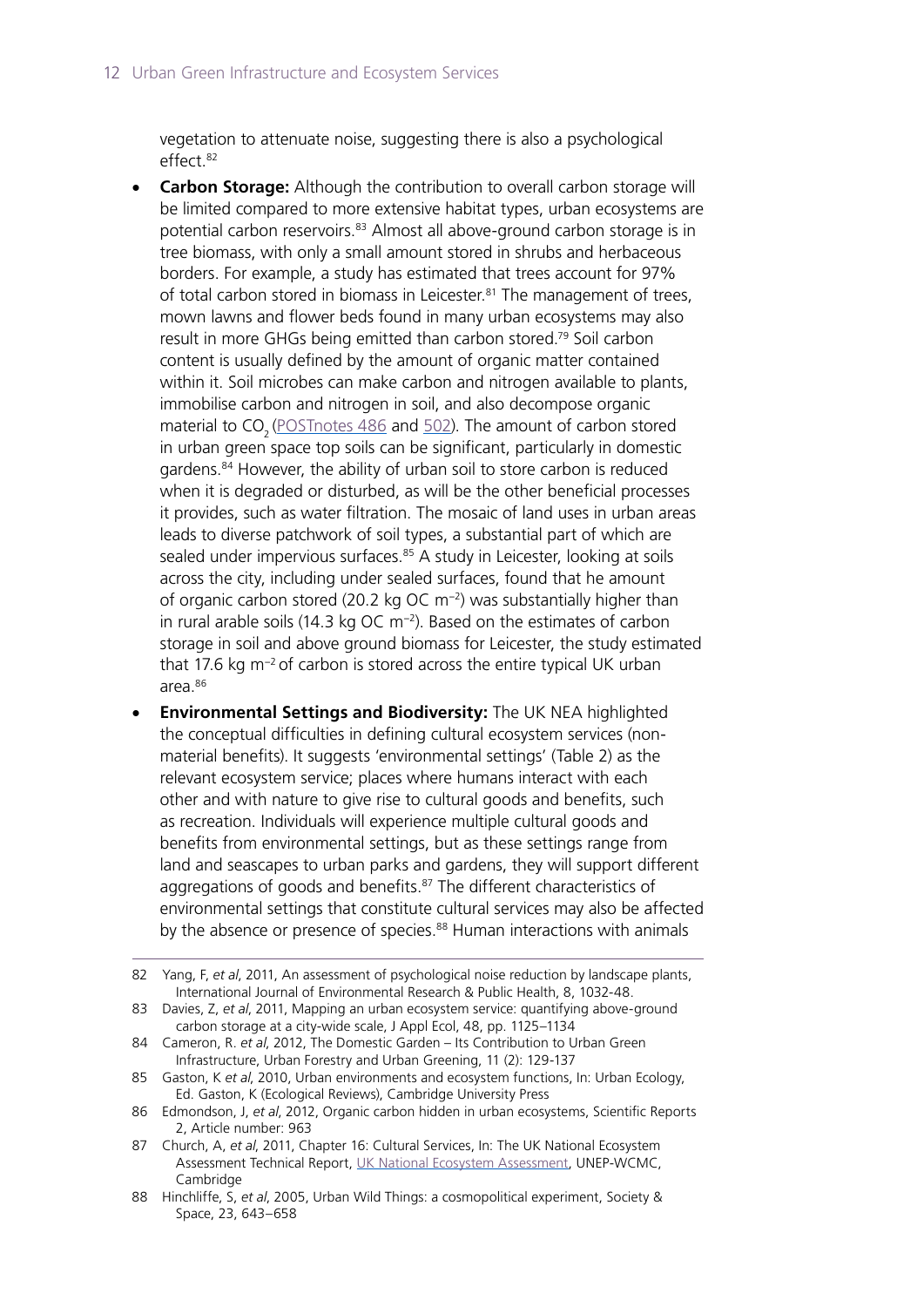and plants could generate cultural goods if people value environmental settings where certain types of wild animals or plants are present,<sup>85</sup> but the majority of the limited available evidence are largely observational studies.<sup>89</sup> For example, a perennial meadow experiment at ten urban green-spaces in southern England (five experimental sites and five control sites) assessed green-space visitor responses to the creation of biodiverse urban meadows. While responses varied between visitor types, on average people preferred naturalistic vegetation and all of the meadow treatments where preferred to the standard amenity mown grass. Meadows that contained more plant species had the highest preference scores. They were seen as less pleasing in winter, but visitors were willing to tolerate this when provided with information on their additional benefits, such as increased levels of plant and insect biodiversity.<sup>90</sup> However, other studies that have used objective metrics of biodiversity, such species richness (Box 1), are inconclusive and suggest a complex relationship between biodiversity and self-reported wellbeing (the 'people-biodiversity paradox').<sup>91,87,92</sup> Some studies suggest that abilities to perceive levels of diversity is often poor, 87,93,94,90 and that interactions are influenced by people's perceptions of biodiversity rather than actual levels present. Given the complex social and ecological factors that may influence the outcome of interactions,<sup>95,96,90</sup> carefully designed interdisciplinary studies would be needed to understand the relationships between urban biodiversity and cultural ecosystem services.<sup>90</sup>

- **Pollination:** Domestic and community gardens, as well as vegetation occurring in other types of urban green infrastructure, benefit from pollinators. Urban ecosystems can support high levels of diversity for some groups of pollinators, such as bumblebees, but this requires a network of good quality habitats for pollinators (such as flowering meadows) in close proximity to areas benefitting from pollination.<sup>97</sup> For example, bee abundance on green roofs and in managed green spaces in Switzerland was positively correlated with connectivity to surrounding habitat.<sup>98</sup> Increasing floral resources in urban green spaces, such as gardens, can increase pollinator abundance and diversity.<sup>99</sup> However, systematic studies
- 89 Shwartz, A, *et al*, 2014, Enhancing urban biodiversity and its influence on city-dwellers: An experiment. Biological Conservation, 171: 82-90
- 90 Southon, G, *et al*, 2017, Biodiverse perennial meadows have aesthic value and increase resident's perceptions of site quality in urban green-space, Landscape and Urban Planning: 158: 105-118
- 91 Fuller, R, and Irvine, K, 2010, Interactions between people and nature in urban environments, Pages 137-171 in Gaston, K.J., ed. Urban Ecology. Cambridge University Press.
- 92 Pett, T, *et al*, 2016, Unpacking the People-Biodiversity Paradox: A Conceptual Framework, BioScience 66 (7): 576-583
- 93 Dallimer, M, *et al*, 2012, Biodiversity and the feelgood factor: Understanding associations between self-reported human wellbeing and species richness. BioScience 62:47-55
- 94 Fuller, R, *et al*, 2007, Psychological benefits of greenspace increase with biodiversity. Biol Lett, 3: 390-394
- 95 Hartig, T, *et al*, 2014, Nature and Health, Annual Review of Public Health, 35: 207-28
- 96 Lovell, R, *et al*, 2014, A systematic review of the health and wellbeing benefits of biodiverse environments. Journal of Toxicology and Environmental Health B 17:1-20
- 97 IPBES, 2016, Assessment report of the Intergovernmental Science-Policy Platform on [Biodiversity and Ecosystem Services on pollinators, pollination and food production](http://www.ipbes.net/sites/default/files/downloads/pdf/spm_deliverable_3a_pollination_20170222.pdf).
- 98 Braaker, S, *et al*, 2014, Habitat connectivity shapes urban arthropod communities: the key role of green roofs, Ecology 95: 1010-1021.
- 99 Dicks, L, *et al*, 2010, Bee conservation: evidence for the effects of interventions.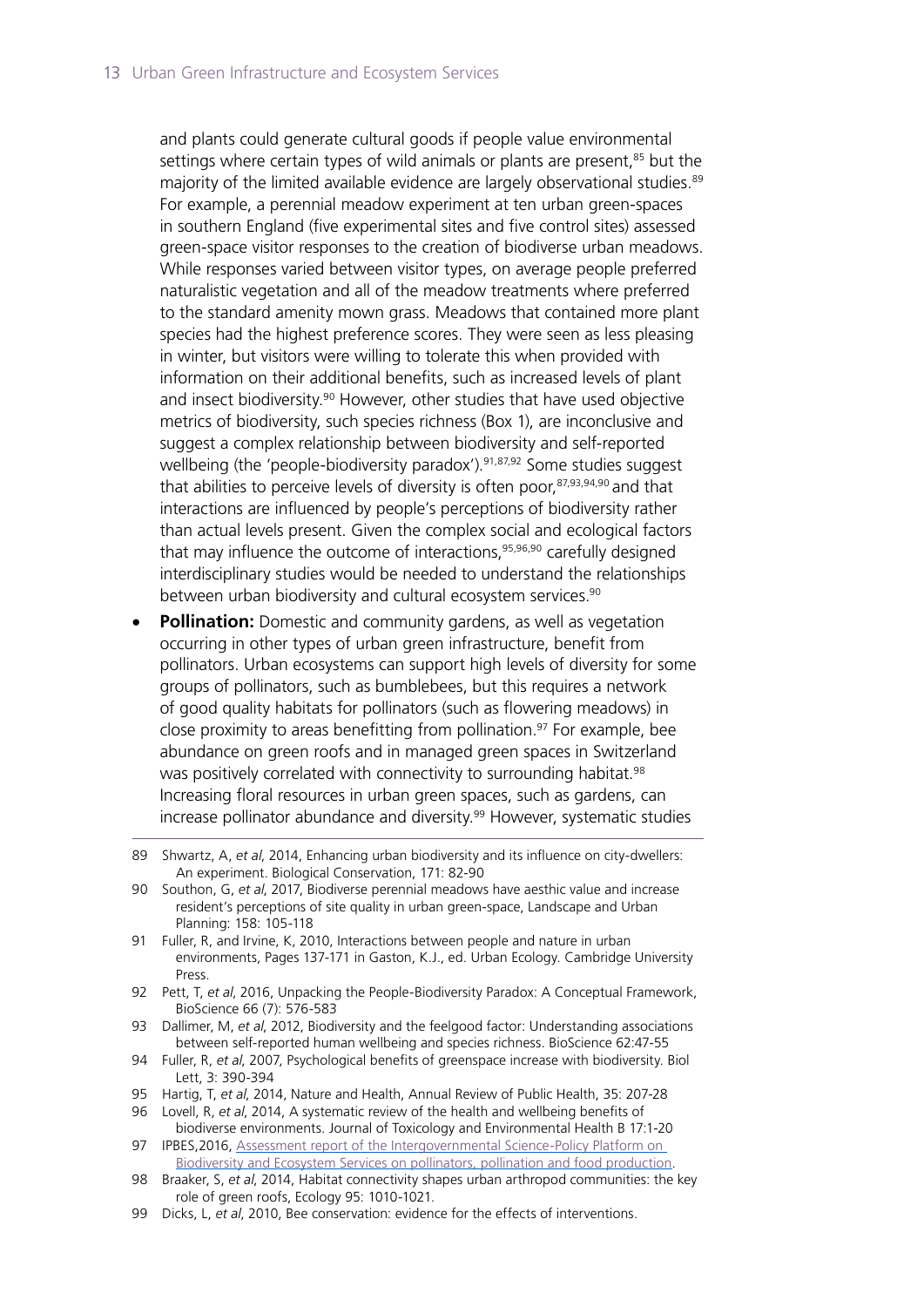<span id="page-13-0"></span>that compare the value of different urban habitats for pollinators in multiple cities are lacking.100 Studies have shown that urban areas are able to successfully support pollinator conservation measures.<sup>101</sup> such as reseeding road verges and altering mowing regimes to provide resources for pollinators.95 For example, under England's National Pollinator Strategy the Highways Agency are committed to creating area of species rich grasslands on estimated at 3,500 ha of road verges by 2021. However, commentators suggest more studies are need to understand which measures would most effectively support pollinators in urban areas;<sup>98</sup> for instance, the benefits of managing road verges for pollinators could be offset by mortalities from vehicle strike.<sup>102</sup>

#### Assessing Levels of Service Provision

The MA defined ecosystem condition as the capacity to provide ecosystem services. However, ecosystem services can be dependent on processes that act and interact at different scales. Some services may be directly supplied to the immediate urban areas, such as pollination, but others like carbon storage may contribute less directly, working instead at a regional/national/international scale over longer time periods. Greater understanding of how biodiversity generates ecosystem services benefits in different urban habitats and at different scales may be required to be able to effectively assess ecosystem condition.103,104

Although current methods and data for testing relationships between biodiversity and service delivery remain imprecise and uncertain,<sup>105,106</sup> the total extent and spatial configuration of green infrastructure is known to be critical for the capacity to provide some ecosystem services.<sup>53</sup> Urban green infrastructure consists of a fragmented mosaic of diverse smaller patches of vegetation with different uses within which larger areas such as parks are set. This mosaic will include remnants of original vegetation, brownfield land, established new vegetation, areas of bare ground and areas being colonised by plants.<sup>107,108</sup> Mapping where, when and what services are provided by

- Hicks, D, *et al*, 2016, 'Food for Pollinators: Quantifying the Nectar and Pollen Resources of Urban Flower Meadows'. PLoS ONE, vol 11
- 102 Baxter-Gilbert, J, *et al*, 2015, Road mortality potentially responsible for billions of pollinating insect deaths annually, Journal of Insect Conservation, 19 (5): 1029-1035
- 103 McPhearson, T, *et al*, 2016, Advancing urban ecology towards a science of cities, BioScience 66 (3): 198-212
- 104 Kremer, P, *et al*, 2016, Key insights for the future of urban ecosystem services research, Ecology and Society, 21 (2): 29
- 105 Grafius, D, *et al*, 2016, The impact of land use/land cover scale on modelling urban ecosystem services, Landscape Ecology, 31: 1509-1522
- 106 Baro, F, *et al*, 2015, Mismatches between ecosystem services supply and demand in urban areas: a quantitative assessment in five European cities. Ecol. Indic. 55, 146-158
- 107 Gaston, K, *et al*, 2013, Managing urban ecosystems for goods and services, Journal of Applied Ecology, Volume 50 (4): 830–840
- 108 Su, S, *et al*, 2012, Characterising landscape pattern and ecosystem service value changes for urbanisation impacts at an eco-regional scale, Applied Geography, 34: 295-305

<sup>100</sup> Senapathi, D, *et al*, 2016, Landscape impacts on pollinator communities in temperate systems: evidence and knowledge gaps, Functional Ecology, 31:26-37

<sup>101</sup> Baldock, D, *et al*, 2015, Where is the UK's pollinator biodiversity? The importance of urban areas for flower visiting insects, Proceedings of the Royal Society of London B: Biological Sciences 282 (1803)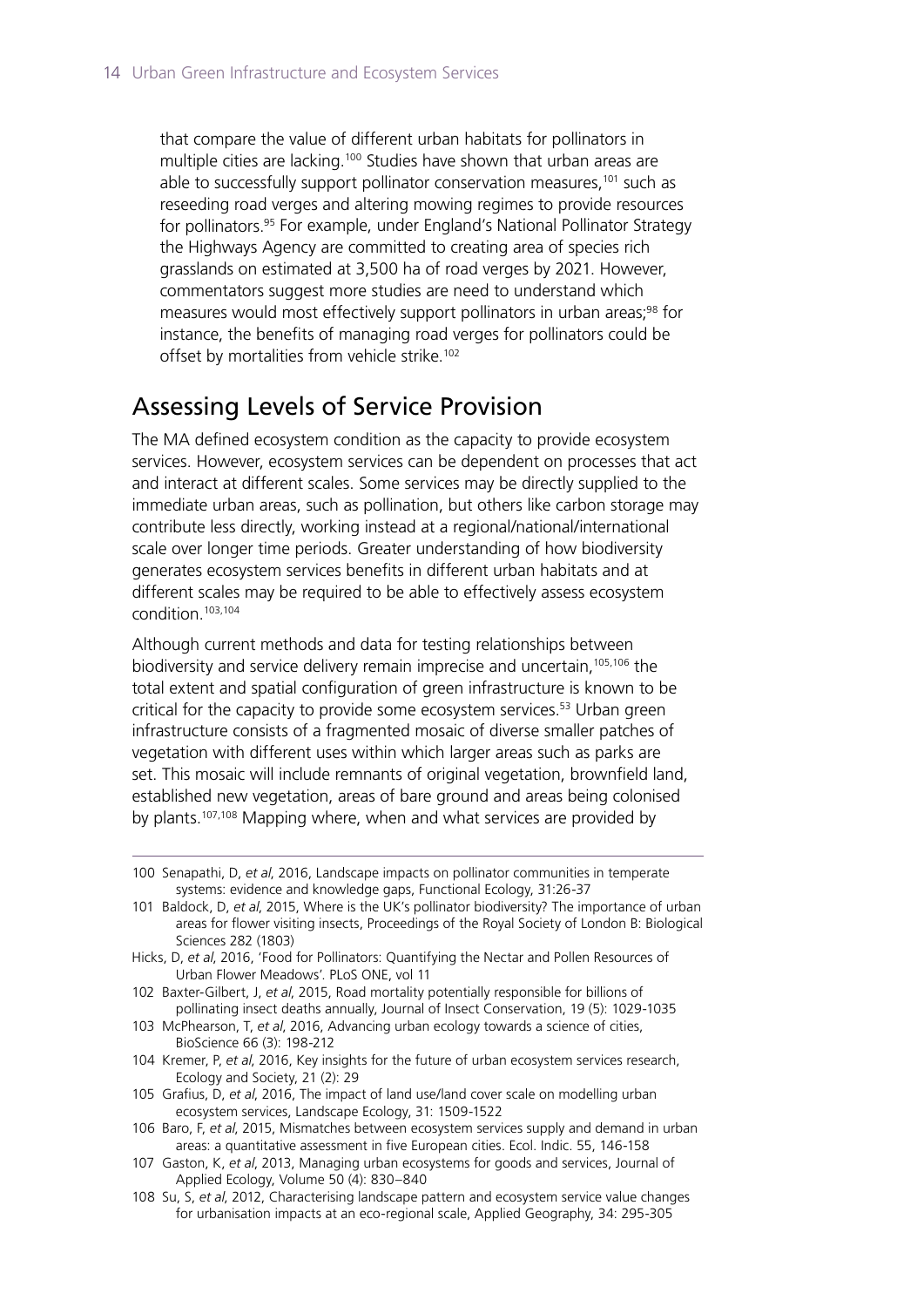this combination of physical, ecological and social features in an urban area could inform planning, and there is an increasing number of studies on urban ES mapping approaches.<sup>109</sup> For example, the ONS Data Science Campus in collaboration with ONS's Natural Capital Accounting have been investigating the potential for a nation-wide dataset describing publicly accessible trees surrounding the urban road network, using street-level imagery and satellite data.110

Action 5 of the EU Biodiversity Strategy to 2020 requires member states to map and assess ecosystems, and the European Commission has provided guidance for mapping and assessing urban ecosystems (MAES).19 Mapping of urban green infrastructure can be based on a structural classification of the elements of green infrastructure, such as land cover types or vegetation characteristics (such as tree height), $111$  on a functional classification of the uses of green infrastructure, such as land use type or purpose (e.g. allotments),<sup>112</sup> or a mixture of both.<sup>113</sup> However, although models have been developed that allow the evaluation of multiple services,<sup>114</sup> such as InVEST and ARIES,<sup>115</sup> without use of high resolution data the complexities of urban landscapes will not be represented.<sup>116</sup> Commentators have also suggested better understanding of complexity of the interactions that give rise to ecosystem services are needed if mapping approaches are to be effective predictors of provision.102,101

#### Ecosystem Disservices

Urban ecosystems can also give rise to ecosystem disservices. These are interactions with biodiversity and ecosystems that give rise to actual or perceived negative effects on human health, such as pests and diseases.<sup>117</sup> or reduce levels of an ecosystem service benefit.<sup>118,119</sup> They can arise from both from relatively undisturbed ecosystems or human activities that alter

<sup>109</sup> Pulighe, G, *et al*, 2016. Insights and opportunities from mapping ecosystem services of urban green spaces and potentials in planning, Ecosystem Services 22 (Part A):1–10

<sup>110</sup> Data Science Campus, [Mapping the urban forest](https://datasciencecampus.ons.gov.uk/2017/04/10/mapping-the-urban-forest/)

<sup>111</sup> Grafius, D, *et al*, 2016, The impact of land use/land cover scale on modelling urban ecosystem services, Landscape Ecology, 31: 1509-1522

<sup>112</sup> [Green Surge FP7 Research Project](http://greensurge.eu/)

<sup>113</sup> [European Urban Atlas](https://www.eea.europa.eu/data-and-maps/data/urban-atlas)

<sup>114</sup> Crossman, N, *et al*, 2013, A blueprint for mapping and modelling ecosystem services, Ecosystem. Serv., 4: 4-14.

<sup>115</sup> [InVEST](https://www.naturalcapitalproject.org/invest/) and [ARIES](http://aries.integratedmodelling.org/)

<sup>116</sup> Grafius, D, *et al*, 2016, The impact of land use/land cover scale on modelling urban ecosystem services, Landscape Ecology, 31: 1509-1522

Derkzen, M, *et al*, 2015, Quantifying urban ecosystem services based on high-resolution data of urban green space: an assessment for Rotterdam, the Netherlands. J Appl Ecol, 52(4), pp.1020-1032

<sup>117</sup> Oosterbroek, B, *et al*, 2016, Assessing ecosystem impacts on health: A tool review, Ecosystem Services, 17: 237-254

<sup>118</sup> Shackleton, C, *et al*, 2016, Unpacking Pandora's Box: Understanding and Categorising Ecosystem Disservices for Environmental Management and Human Wellbeing, Ecosystems, 19: 587-600

<sup>119</sup> Lyytimäki, J, and Sipilä, M, 2009, Hopping on one leg: The challenge of ecosystem disservices for urban green management, Urban Forestry and Urban Greening 8: 309- 315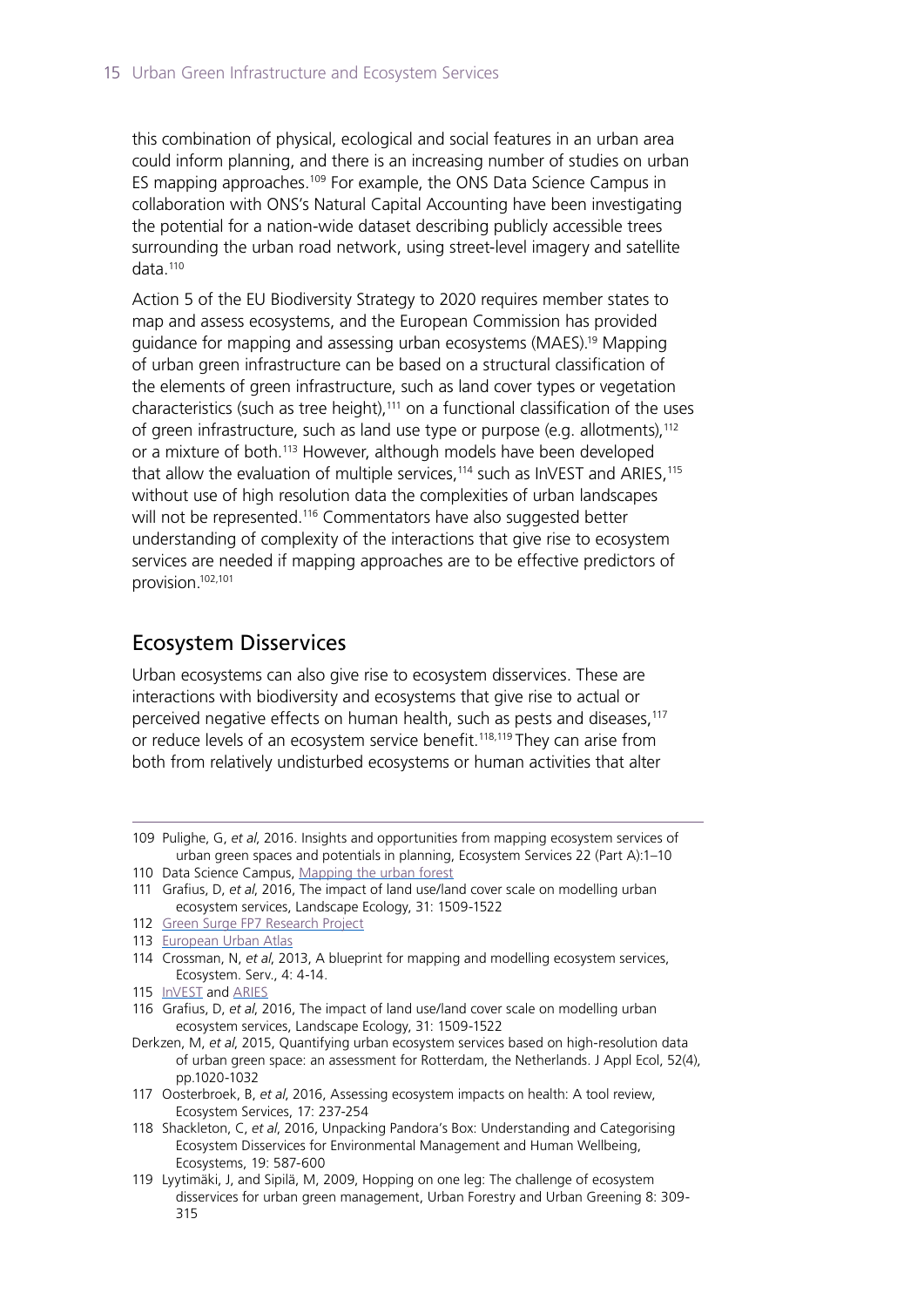ecosystems.120 For example, the natural diversity of organisms in soil may include disease-causing organisms that directly affect human health, such as parasitic worms (helminths).<sup>121</sup> However, the loss of soil diversity may also affect human health, as interactions between soil bacteria and the bacteria found on skin and in the gut may have a beneficial influence on the human immune system.<sup>122</sup> The gut microbiota of inhabitants of urban areas in developed countries is greatly reduced in comparison to hunter gathers and rural farmers in developing countries.<sup>123</sup> Gut microbiota of limited diversity is characteristic of human inflammation-associated conditions, such as obesity [\(POSTnote 495\)](http://researchbriefings.parliament.uk/ResearchBriefing/Summary/POST-PN-495) and inflammatory bowel disease.124 Reduced skin microbiota diversity is also characteristic of some skin disorders, such as eczema and psoriasis.125

The concept of disservices is intended to establish a comprehensive overview of the net effects for environmental planning than solely concentrating benefits.117 Some disservices can be prevented or controlled, such as stopping an invasive non-native plant species from becoming established in an urban area that will have adverse effects on human wellbeing ([POSTnote 439](http://researchbriefings.parliament.uk/ResearchBriefing/Summary/POST-PN-439)). Other negative effects on human wellbeing may arise from cultural perceptions, such as the fear of overgrown green spaces [\(POSTnote 538\)](http://researchbriefings.parliament.uk/ResearchBriefing/Summary/POST-PN-538). Such perceptions may vary between individuals depending on factors such as age, gender and socioeconomic status.126,127 Discussions between urban residents that enjoy benefits from green infrastructure and those that incur disservices may be necessary to inform polices and ensure levels of any disservices are tolerable. For example, a masterplan was developed in consultation with the local community to regenerate Burgess

- 122 Wall, D, *et al*, 2015, Soil Biodiversity and Human Health, Nature, 528: 69-75
- 123 World Health Organization and Secretariat of the Convention on Biological Diversity, 2015, [Connecting Global Priorities: Biodiversity and Human Health, A State of Knowledge](https://www.cbd.int/health/stateofknowledge/)  [Review](https://www.cbd.int/health/stateofknowledge/)
- Rook, G, 2013, Regulation of the immune system by biodiversity from the natural environment: An ecosystem service essential to health, Proc Natl Acad Sci USA 110 (46): 18360– 18367
- De Filippo, C, *et al*, 2010, Impact of diet in shaping gut microbiota revealed by a comparative study in children from Europe and rural Africa, Proc Natl Acad Sci USA 107(33):14691– 14696.
- 124 Rook, G,2010, 99th Dahlem conference on infection, inflammation and chronic inflammatory disorders: darwinian medicine and the 'hygiene' or 'old friends' hypothesis, Clinical and Experimental Immunology, 160 (1), 70-79
- Garn, H, *et al*, 2016, Current concepts in chronic inflammatory diseases: Interactions between microbes, cellular metabolism, and inflammation, Journal of Allergy and Clinical Immunology, 138 (1), 47-56
- 125 World Health Organization and Secretariat of the Convention on Biological Diversity, 2015, [Connecting Global Priorities: Biodiversity and Human Health, A State of Knowledge](https://www.cbd.int/health/stateofknowledge/)  [Review](https://www.cbd.int/health/stateofknowledge/)
- Hanski I, *et al*, 2012, Environmental biodiversity, human microbiota, and allergy are interrelated, Proc Natl Acad Sci USA 109(21):8334–8339.
- 126 Maruthaveeran, S, and van den Bosch, C, 2014, A socio-ecological exploration of fear of crime in urban green spaces: A systematic review, Urban Forestry and Urban Greening 13: 1-18
- 127 Von Dohren, P, and Haase, D, 2015, Ecosystem disservices research: A review of the state of the art with a focus on cities, Ecological Indicators

<sup>120</sup> Lyytimäki, J, 2015, Ecosystem disservices: Embrace the catchword. Ecosystem Services, 12: 136

<sup>121</sup> Baveye, P, *et al*, 2016, Soil "Ecosystem" Services and Natural Capital: Critical Appraisal of Research on Uncertain Ground, Frontiers in Environmental Science, 4 (41)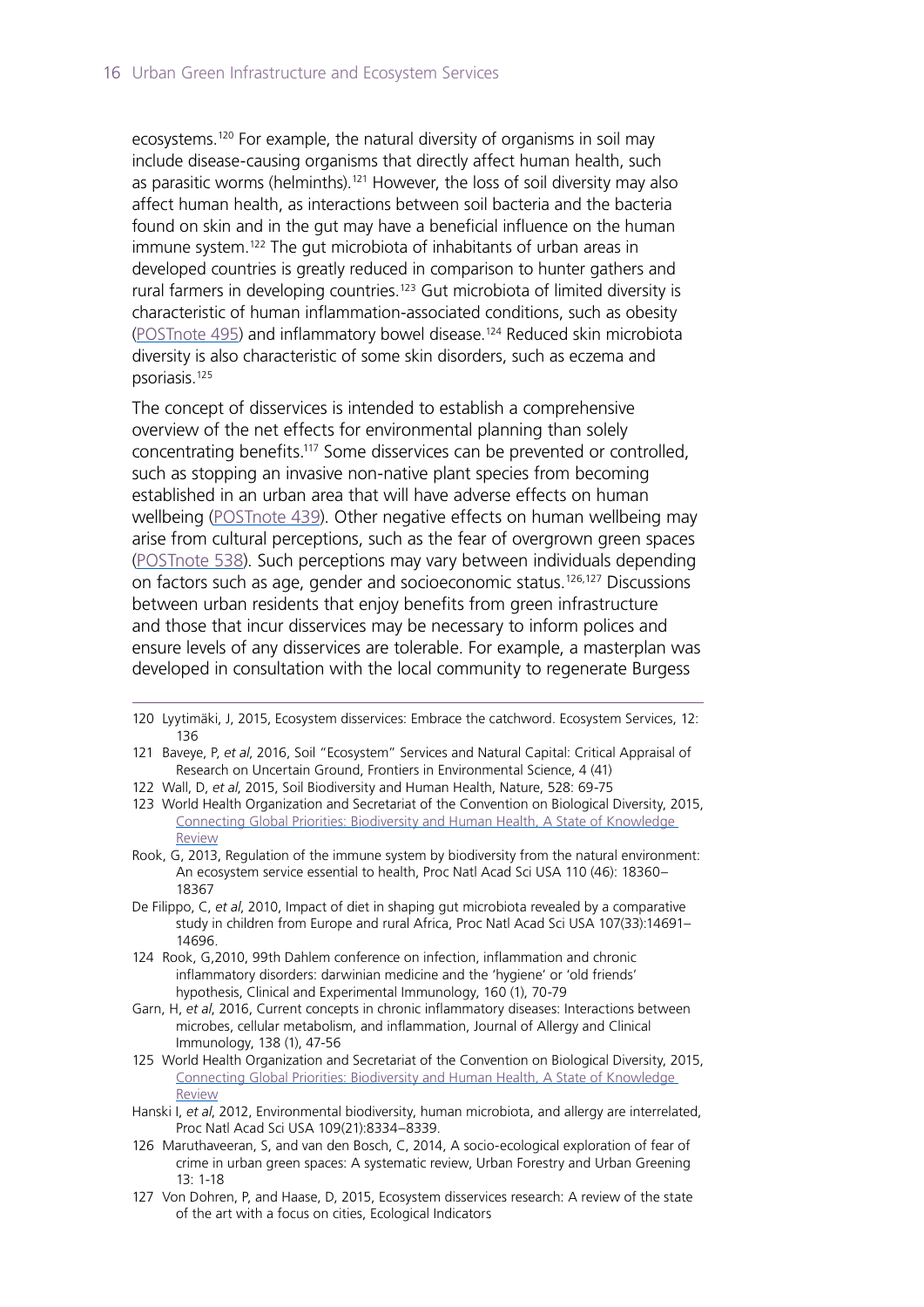<span id="page-16-0"></span>Park in Southwark that met the needs of the community while enhancing levels of biodiversity.<sup>128</sup> However, studies on ecosystem disservices remain limited compared to ecosystem services.<sup>125</sup>

## Planning Green Infrastructure

If strategically designed and planned, green infrastructure can deliver multiple benefits for human wellbeing. UK cities, such as Birmingham, Manchester and London, are producing green infrastructure plans to address this.<sup>129,130,131</sup> Paragraph 99 of the England's National Planning Policy Framework (NPPF) requires that Local Plans should take account of climate change over the longer term, including factors such as flood risk, coastal change, water supply and changes to biodiversity and landscape. Green infrastructure should be planned as climate adaptation measures to manage these risks. However, realising benefits from green infrastructure also requires the right built infrastructure in the right place. At one end of the possible development spectrum are extensive low density urban areas where built land and green spaces, such as large suburban gardens, are interspersed.<sup>132</sup> Suburban gardens are a significant component of the UK's urban green infrastructure, an estimated 13% of urban land, although it is decreasing because of increasing conversion to impermeable surfaces and infill development (gardens being sold for development).133,134

At the other end of the spectrum are compact urban areas alongside separate, large, contiguous green space, such as a greenbelt (see HoCL Briefing [SN00934](http://researchbriefings.parliament.uk/ResearchBriefing/Summary/SN00934)).130 The 2017 white paper, 'Fixing our broken housing market' [\(SN03741\)](http://researchbriefings.parliament.uk/ResearchBriefing/Summary/SN03741), highlighted the Government's intention to conserve greenbelts and to amend England's National Planning Policy Framework to encourage building on previously used sites, brownfield land. In 2010, there was around 1.6 million ha of greenbelt, equating to 13% of England's land area,<sup>135</sup> and 68,910 ha of brownfield land, 0.5% of England's land area.<sup>136</sup> Studies have suggested that that compact urban forms are needed for maintaining the majority of ecosystem services and biodiversity, but that some interspersion of green and built infrastructure may also be necessary to ensure that people benefit from

<sup>128</sup> LDA Design, [Burgess Park](http://www.lda-design.co.uk/wp-content/uploads/2014/11/Burgess-Park-2-sided.pdf)

Shepherd P, 2017, Designing biodiversity into multi-use urban park and green infrastructure, BSG Ecology, Presentation at CIEEM Spring Conference 2017, [Mainstreaming](https://www.cieem.net/data/files/Spring_Conference_2017/Presentations/08_Peter_Shepherd.pdf)  [Biodiversity into Future Cities](https://www.cieem.net/data/files/Spring_Conference_2017/Presentations/08_Peter_Shepherd.pdf)

<sup>129</sup> Birmingham City Council, [Green Living Spaces Plan](https://www.birmingham.gov.uk/greenlivingspaces)

<sup>130</sup> Manchester City Council, ['Green and Blue Infrastructure' consultation](http://www.manchester.gov.uk/info/200024/consultations_and_surveys/6905/green_and_blue_infrastructure_consultation/3)

<sup>131</sup> Green Infrastructure Task Force Report, 2015, [Natural Capital: Investing in a Green](https://www.london.gov.uk/sites/default/files/gitaskforcereport.hyperlink.pdf) [Infrastructure for a Future London](https://www.london.gov.uk/sites/default/files/gitaskforcereport.hyperlink.pdf)

<sup>132</sup> Lin, B, and Fuller, R, 2013, Sharing or sparing? How should we grow the world's cities? Journal of Applied Ecology 2013, 50, 1161–1168

<sup>133</sup> GLUD (Generalised Land Use Database), 2005, *Physical Environments, Generalised Land* [Use Database Statistics for England 2005](https://data.gov.uk/dataset/land_use_statistics_generalised_land_use_database)

<sup>134</sup> Dallimer, M, *et al*, 2011, Temporal changes in greenspace in a highly urbanised region, Biol Lett, 7: 763–766

<sup>135</sup> CPRE and Natural England, 2010, [Green Belts: a greener future](http://www.cpre.org.uk/resources/housing-and-planning/green-belts/item/1956-green-belts-a-greener-future)

<sup>136</sup> [National Land Use Database of Previously Developed Land 2010 \(NLUD-PDL\)](https://www.gov.uk/government/statistics/national-land-use-database-of-previously-developed-land-2010-nlud-pdl)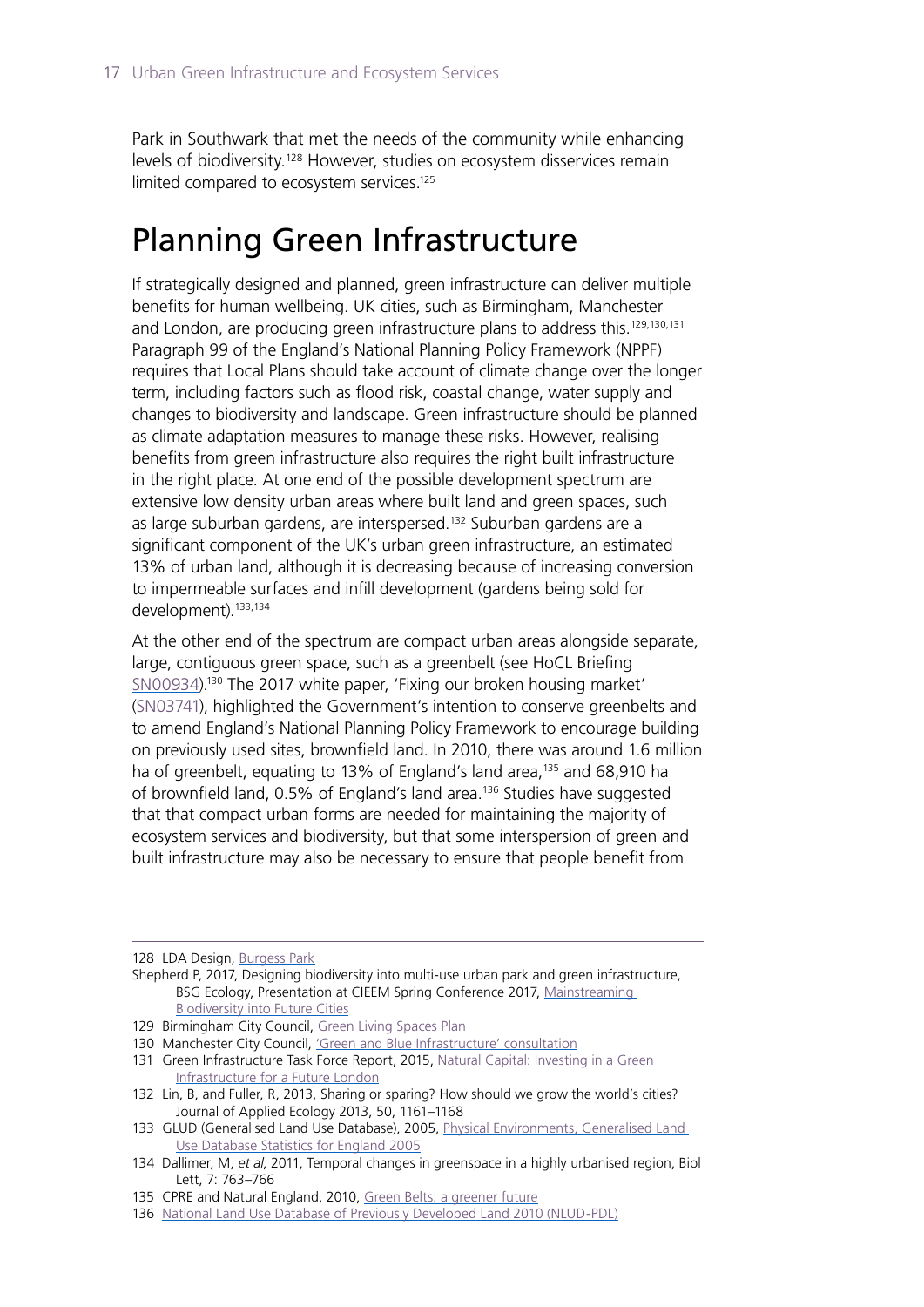<span id="page-17-0"></span>urban green space.<sup>137,138</sup> It has been suggested that compact cities featuring large parks or nature reserves located in the optimal place yield the most benefits.<sup>139</sup> but even limited open green space in in dense urban areas can provide benefits to large numbers of beneficiaries.140 London, one of the most densely populated UK cities, is still classified as green or blue over 47% of its area.129

Despite recent projects to develop new 'garden' cities and towns (see HoCL Briefing [SN06867\)](http://researchbriefings.parliament.uk/ResearchBriefing/Summary/SN06867), such as Ebbsfleet, and proposals for legislation for New Towns Development Corporations in the white paper to support these,141 there are no planning rules on urban forms based on the available evidence for ecosystem service provision. One widely cited example of good practice in the UK is that of the new community of Cambourne in Cambridgeshire.<sup>142</sup> It comprises three linked villages – Upper Cambourne, Greater Cambourne and Lower Cambourne – built on 400 ha of former arable farmland. The master plan for the development protected the remaining areas of semi-natural habitat and linked them together with a variety of new green infrastructure, such as woodland planting, meadows, lakes, amenity grassland, playing fields, allotments, and formal play areas. It also includes 12 miles of new footpaths, cycleways and bridleways and 10 miles of new hedgerows.143 Green infrastructure accounts for 240 ha of the developed area and is jointly managed by the parish council and the local wildlife trust. The wildlife trust has suggested levels of biodiversity on the site are now higher than when it was arable farmland.144

### Urban Green Space Strategies

The House of Commons Communities and Local Government Select Committee has recommended that local authorities should work collaboratively with Health and Wellbeing Boards, and other relevant bodies where appropriate, to prepare and publish joint park and green space strategies. The 2011 NEA also suggested the ecosystem service benefits that could be further derived from urban areas are potentially substantial. Only 48% of local authorities have current green space strategies - down from 76% in 2014 - and even less have green infrastructure strategies for the creation of new sites, such as Birmingham.127 In 2011, the NGO Greenspace Scotland mapped information on the location, extent and type of green space across all of Scotland's

<sup>137</sup> Iain Stott, *et al*, 2015, Land sparing is crucial for urban ecosystem services, Frontiers in Ecology and the Environment, 2015, 13 (7): 387–393

<sup>138</sup> Soga, M, *et al*, 2014, Land sharing vs. land sparing: does the compact city reconcile urban development and biodiversity conservation? Journal of Applied Ecology, 51: 1378-1386

<sup>139</sup> Stott, I, *et al*, 2015, Land sparing is crucial for urban ecosystem services, Frontiers in Ecology and the Environment, 13 (7): 387–393

<sup>140</sup> Elmqvist, T, *et al*, 2015, Benefits of restoring ecosystem services in urban areas, Current Opinion in Environmental Sustainability, 14:101-108

<sup>141</sup> Department for Communities and Local Government, 2017, Fixing our broken housing [market](https://www.gov.uk/government/uploads/system/uploads/attachment_data/file/590463/Fixing_our_broken_housing_market_-_accessible_version.pdf)

<sup>142</sup> Landscape Institute, [Cambourne](https://www.landscapeinstitute.org/case-studies/cambourne_/)

<sup>143</sup> Town & Country Planning Association and The Wildlife Trusts, 2012, planning for a healthy environment – good practice guidance for green infrastructure and biodiversity

<sup>144</sup> The Wildlife Trusts, Cambourne, an exciting exemplar of development which is good for [wildlife](http://www.wildlifebcn.org/blog/brian-eversham/2012/10/16/brians-blog-cambourne-exciting-exemplar-development-which-good-wildli)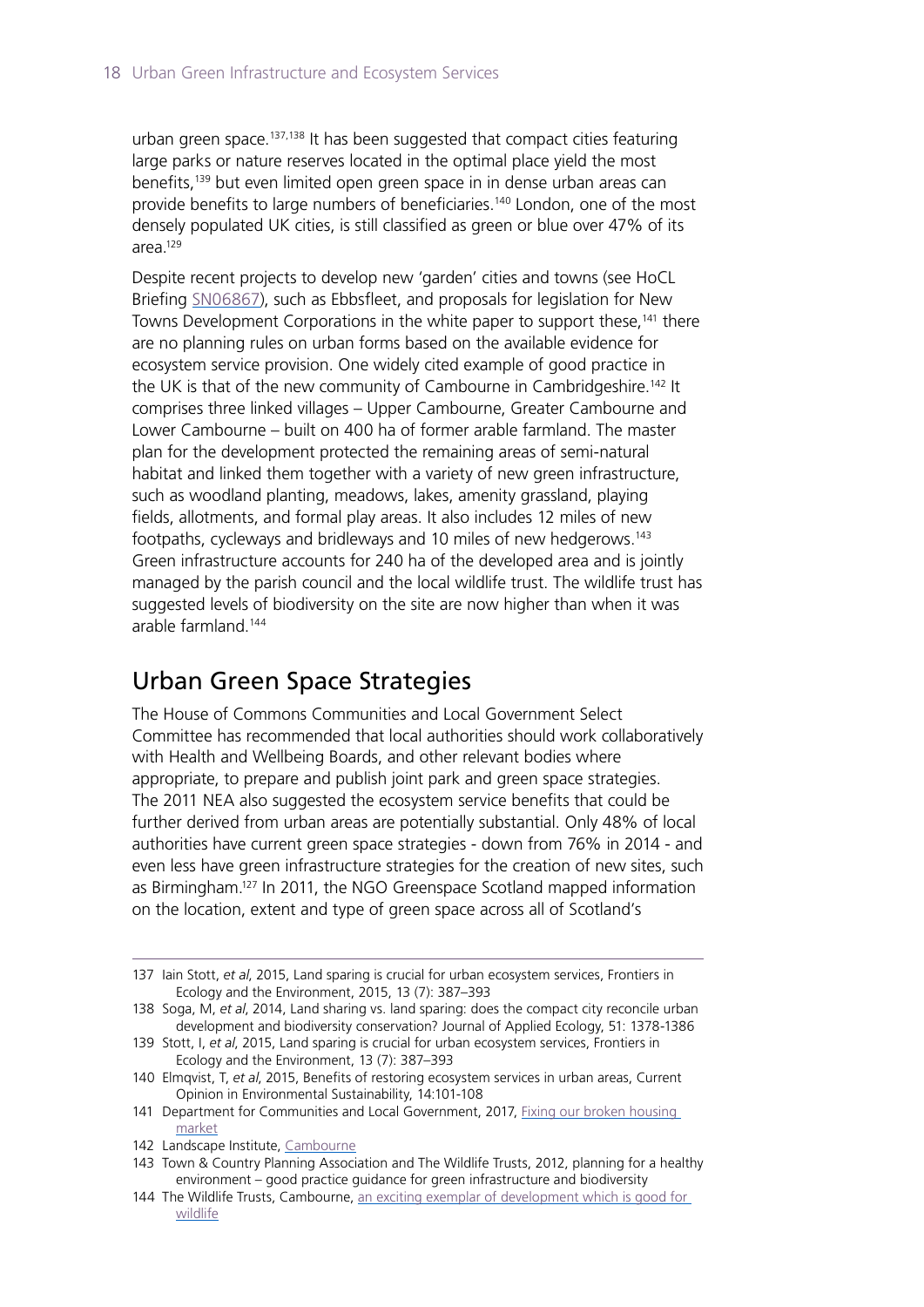urban settlements based on data provided by all 32 Scottish Councils.145 In collaboration with Ordinance Survey, the Scottish Government released an updated open access version of the urban green space map in 2017, defining sites using the typology set out in the Scottish Government Planning Advice Note 65.146,147

The UK is also a signatory to the UN Sustainable Development Goals (SDGs). These include SDG 11.7, which requires universal access to safe, inclusive and accessible, public green space is provided, particularly for women, children, older persons and persons with disabilities, by 2030. Estimates of the amount of green space in urban areas in England vary, but Natural England's Accessible Natural Green space Standard (ANGSt) projected that only half of the urban population live within 300 metres of green space.148 It has also been calculated that the most affluent 20% of local authority wards in England have five times the amount of green space as the most deprived 10%.<sup>149</sup> A recent study of a UK urban population found 75% of interactions with nature in a natural setting were experienced by just 32% of the population.<sup>150</sup> Paragraph 73 of the NPPF requires planning to be based on robust and up-to-date assessments of the needs for open space, sports and recreation facilities and opportunities for new provision. The assessments should identify specific needs and deficits or surpluses of open space, sports and recreational facilities in the local area.

By comparison, a range of other approaches for ensuring the provision of green infrastructure have been established in other countries. One well known example is the 'Biotope Area Factor' used in Berlin, which requires a given proportion of a site to be left covered in vegetation, but the types of green space are weighted differently according to the benefits they provide. This was introduced in the 1980s to compensate for deficits in open space provision and aims to retain high densities of development while improving green infrastructure.<sup>151,152</sup> Other examples include the Urban Green Space Conservation Act in Japan, which enables local government to designate private or public land as a 'Green space conservation area'. Once a land is designated, it must be conserved as a green area and private owners benefit from tax deduction or subsidy provision.<sup>153</sup> The Singapore Index on Cities' Biodiversity is a tool designed to allow cities to monitor and evaluate their progress and performance related to conserving and enhancing biodiversity and ecosystem services, and was endorsed by the Convention on Biological Diversity in 2009.<sup>154</sup>

<sup>145</sup> [Greenspace Scotland](http://greenspacescotland.org.uk/scotlands-greenspace-map.aspx)

<sup>146</sup> [A new digital map of greenspace in Scotland will be released in Spring 2017](http://greenspacescotland.org.uk/SharedFiles/Download.aspx?pageid=131&mid=127&fileid=1539)

<sup>147</sup> [OS MasterMap Greenspace Layer](https://www.ordnancesurvey.co.uk/business-and-government/products/os-mastermap-greenspace.html)

<sup>148</sup> Natural England, 2011, Green space access, green space use, physical activity and overweight

<sup>149</sup> Written evidence submitted by Department for Communities and Local Government to [the Communities and Local Government Select Committee](http://data.parliament.uk/writtenevidence/committeeevidence.svc/evidencedocument/communities-and-local-government-committee/public-parks/written/39517.html)

<sup>150</sup> Cox D, *et al*, 2017, The rarity of direct experiences of nature in an urban population, Landscape and Urban Planning, 160: 79-84

<sup>151</sup> Sieber, J, and Pons, M, 2015, Assessment of Urban Ecosystem Services using Ecosystem Services Reviews and GIS-based Tools, Procedia Engineering 115: 53 – 60

<sup>152</sup> [European Climate Adaptation Platform](http://climate-adapt.eea.europa.eu/metadata/case-studies/berlin-biotope-area-factor-2013-implementation-of-guidelines-helping-to-control-temperature-and-runoff)

<sup>153</sup> [2004 Landscape Act,](http://extwprlegs1.fao.org/docs/pdf/jap158038.pdf) Japan

<sup>154</sup> [User's manual on the Singapore index on cities' biodiversity](https://www.cbd.int/doc/meetings/city/subws-2014-01/other/subws-2014-01-singapore-index-manual-en.pdf)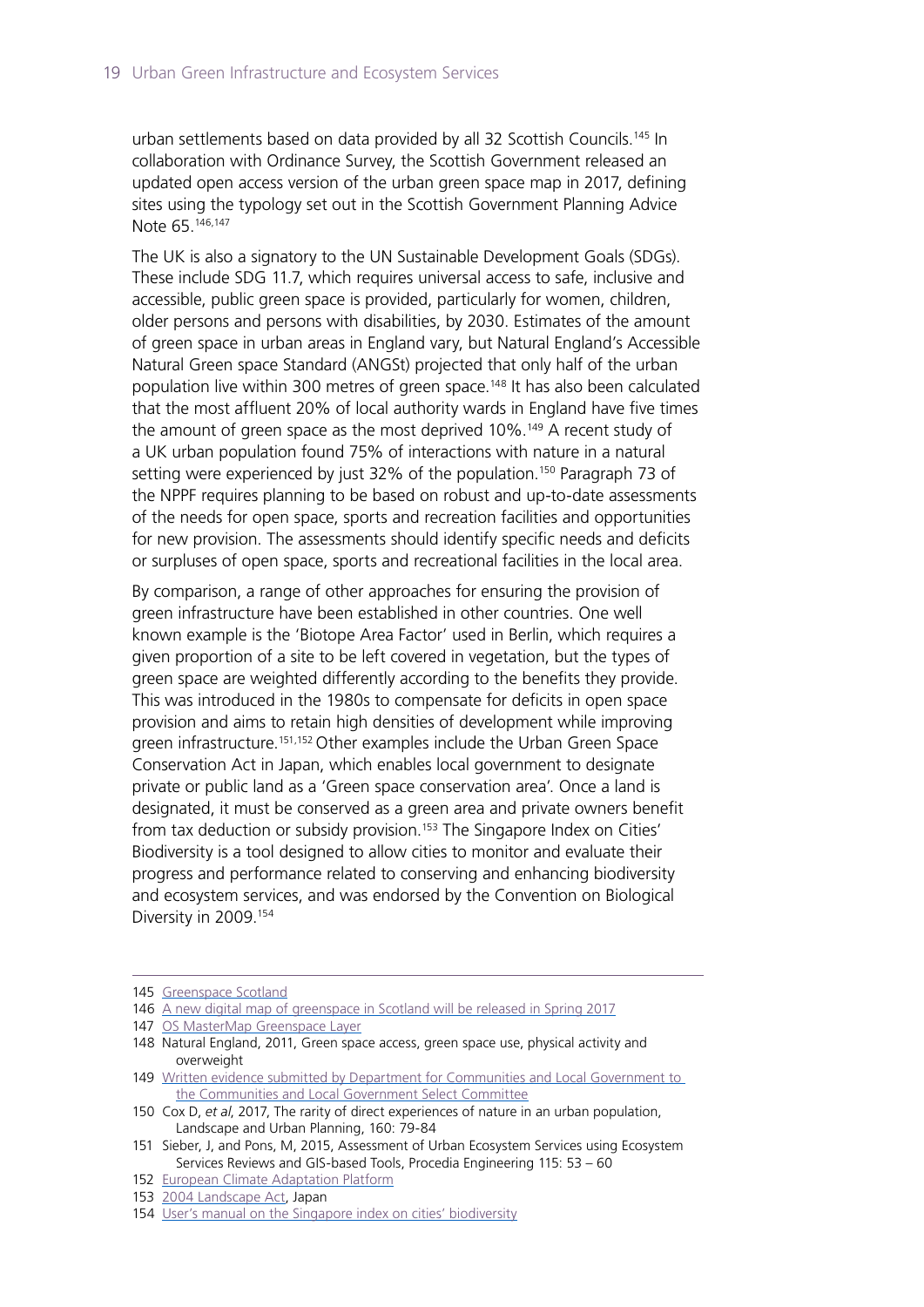In the UK, local authorities directly manage only a small proportion of the green space in urban areas, creating challenges for strategic management of urban green space,105 as well as for setting appropriate targets for improving its condition.19 For example, in Leicester, green space covers 56% of the urban area (73km2 ), 80% of which is privately managed. Of this, 40% is associated with households and the rest is privately managed non-domestically.<sup>105</sup> How gardens are managed by households will have a significant effect on the overall benefits provided by green space. For instance, the increase in paving over front gardens for parking has increased surface water flows and pressure on urban drainage systems.155 By contrast, in Milton Keynes, a self-financing independent charity, the Parks Trust, was set up to manage 2,023 ha of green infrastructure, including around 80 miles of landscaped areas alongside the grid roads. This constitutes about 25% of the city's area, and the trust is working with developers, Milton Keynes Development Partnership, and Milton Keynes Council to bring more green space into its stewardship.156

#### Optimising Urban Green Infrastructure

At present, the integration of ecological knowledge into green infrastructure design is minimal,<sup>157</sup> and green space is usually managed for amenity outcomes, rather than other ecosystem service benefits. Less 35% of all English local planning authorities have access to an in-house ecologist for advice, and most planners have no relevant expertise or training.<sup>158</sup> The London Assembly Housing Committee has also recently highlighted how lack of ecological expertise could hamper consideration of biodiversity in the planning process.<sup>159</sup> A greater understanding of how and when a greater diversity of plant species in green infrastructure would provide additional benefits is an emerging area of study.<sup>160</sup> For example, the type and number of plant species may be important for the benefits green infrastructure provides. However, at present plant species known to be able to withstand particularly stresses tend to be used for specific types of green infrastructure, such as *Sedum* species for green roofs. *Sedum* species only require shallow growing media, little nutrient input and little or no irrigation. However, using deeper growing media to support different plant species could provide other benefits, such as enhanced visual aesthetics, pollinator resources or retention of surface water.

The type of management required to sustain ecosystem services is likely to vary with the size and nature of green space and the ecosystem service benefits being delivered.<sup>105</sup> For example, sustaining pollinator services requires provision

<sup>155</sup> Cameron, R, *et al*, 2012, The Domestic Garden – Its Contribution to Urban Green Infrastructure, Urban Forestry and Urban Greening, 11 (2): 129-137

<sup>156</sup> [The Parks Trust,](http://www.theparkstrust.com/about-us-about-us/about-us) Milton Keynes

<sup>157</sup> Adler, F, and Tanner, C, 2013, Urban Ecosystems: Ecological Principles for the Built Environment, Cambridge University Press, Cambridge.

<sup>158</sup> Oxford, M. 2013, Ecological Capacity and Competence in Local Planning Authorities: [What is](https://www.cieem.net/data/files/Resource_Library/News/ALGE_Report_on_Ecological_Competence_and_Capacity.pdf)

[needed to deliver statutory obligations for biodiversity?](https://www.cieem.net/data/files/Resource_Library/News/ALGE_Report_on_Ecological_Competence_and_Capacity.pdf) Report published by the Association of Local Government Ecologists.

<sup>159</sup> London Assembly Housing Committee, 2017, [At Home with Nature: Encouraging](https://www.london.gov.uk/sites/default/files/at_home_with_nature_-_encouraging_biodiversity_in_new_housing_developments.pdf)  [biodiversity in new housing developments](https://www.london.gov.uk/sites/default/files/at_home_with_nature_-_encouraging_biodiversity_in_new_housing_developments.pdf)

<sup>160</sup> MacIvor, J, *et al*, 2016, Phylogenetic ecology and the greening of cities, Journal of Applied Ecology`, 53, 1470–1476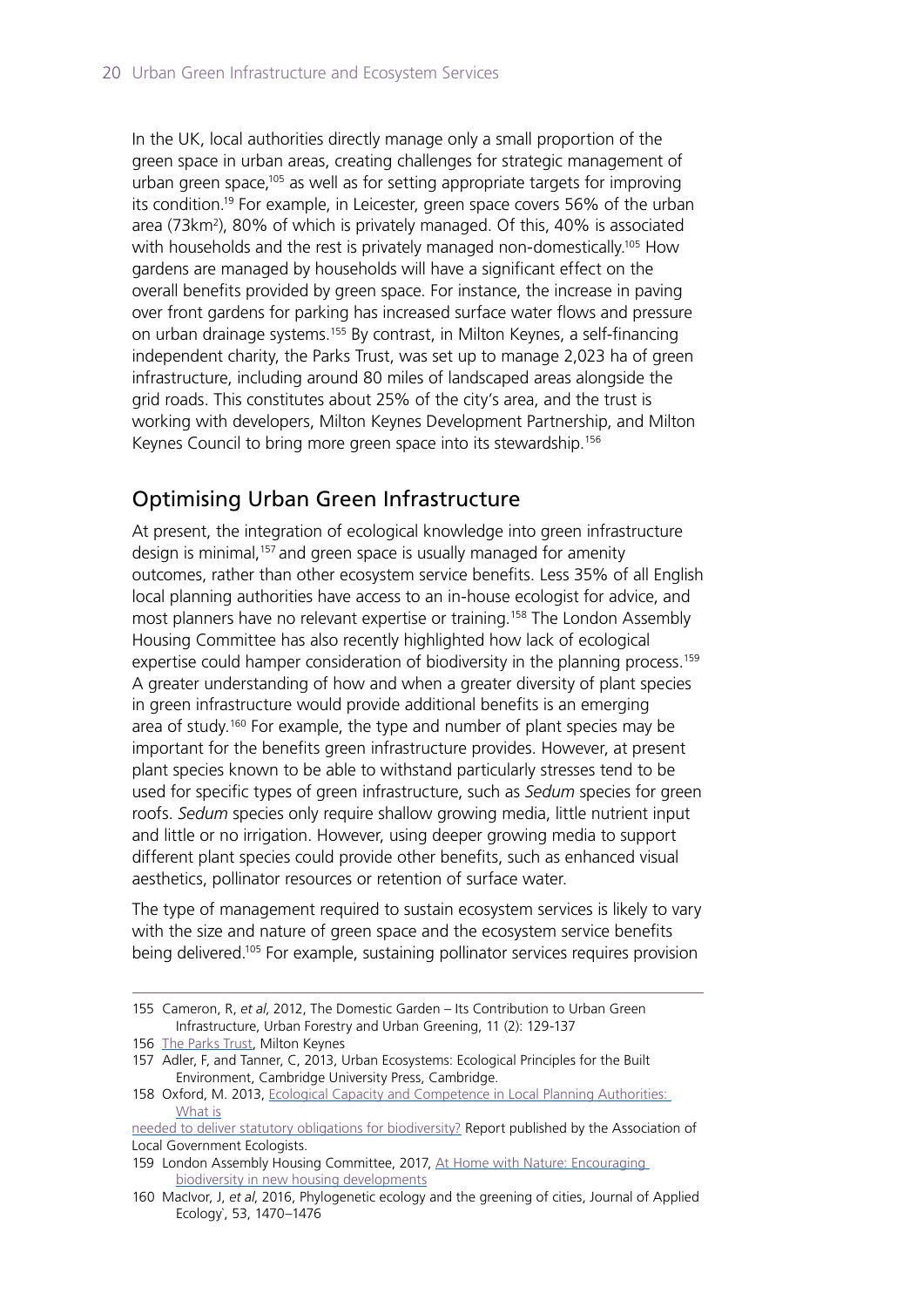of resources for pollinators throughout the flowering season. Restoring services can also involve significant expenditure, such as the decontamination and remediation of polluted, compacted and sealed urban soils. However, valuation of the benefits arising from restoration projects suggest such approaches can be cost-effective, although there may be a lag of decade or more before benefits are realised.<sup>161</sup>

A recent survey of practioners, including local authorities, has suggested that the lack of evidence stating the economic benefits is the most significant gap in the case for investing in green infrastructure.<sup>162</sup> However, substantial sums are already spent annually in urban areas on managing green spaces without any understanding of the outcomes for ecosystem service provision and human wellbeing. This includes both expenditure by local authorities on parks and amenity areas, as well as private land owners on the matrix of smaller green spaces, such as gardens. The activities affecting service provision range from landscaping, managing vegetation, through to measures such as mowing and tree surgery, to installing green roofs and walls. The complexity of the makeup of green space, the number of land managers involved and their conflicting management objectives will create challenges for any policy framework created.

However, urban areas are also likely to change significantly in the next 5 to 10 years creating opportunities. For example, technology is changing the nature of retailing in urban areas with implications for how urban space is used and self-driving autonomous vehicles may require less road space. The emerging field of research on urban ecosystems can offer new insights into addressing the trade-offs and interdependencies that arise, including opportunities for enhancing human wellbeing.<sup>163</sup> The Convention on Biological Diversity's City Biodiversity Outlook report highlighted that maintaining urban ecosystem services can significantly improve human wellbeing,<sup>164</sup> and other commentators have argued that international conservation instruments, such as CBD and Ramsar Convention, should include urban areas within their scope.<sup>165</sup>

<sup>161</sup> Elmquist, T, *et al*, 2015, Benefits of restoring ecosystem services in urban areas, Current Opinion in Environmental Sustainability 14:101-108

Pataki, D, *et al,* 2011, Coupling biogeochemical cycles in urban environments: ecosystem services, green solutions and misconceptions. Front. Ecol. Environ, 9:27-36

<sup>162</sup> Schüder, I, 2017, Translating Green Infrastructure research into decision making and [practice](https://www.ceh.ac.uk/sites/default/files/documents/Translating%20Green%20Infrastructure%20research%20into%20decision%20making_survey%20results_June%202017.pdf), CEH

<sup>163</sup> Haase, D *et al*, 2014, Ecosystem Services in Urban Landscapes: Practical Applications and Governance Implications, AMBIO, 43:407-412.

<sup>164</sup> Secretariat of the Convention on Biological Diversity, 2012, [Cities and Biodiversity Outlook](https://www.cbd.int/doc/health/cbo-action-policy-en.pdf)

<sup>165</sup> Sirakaya, A, *et al*, 2017, Ecosystem services in cities: Towards the international legal protection of ecosystem services in urban environments, Ecosystem Services, In Press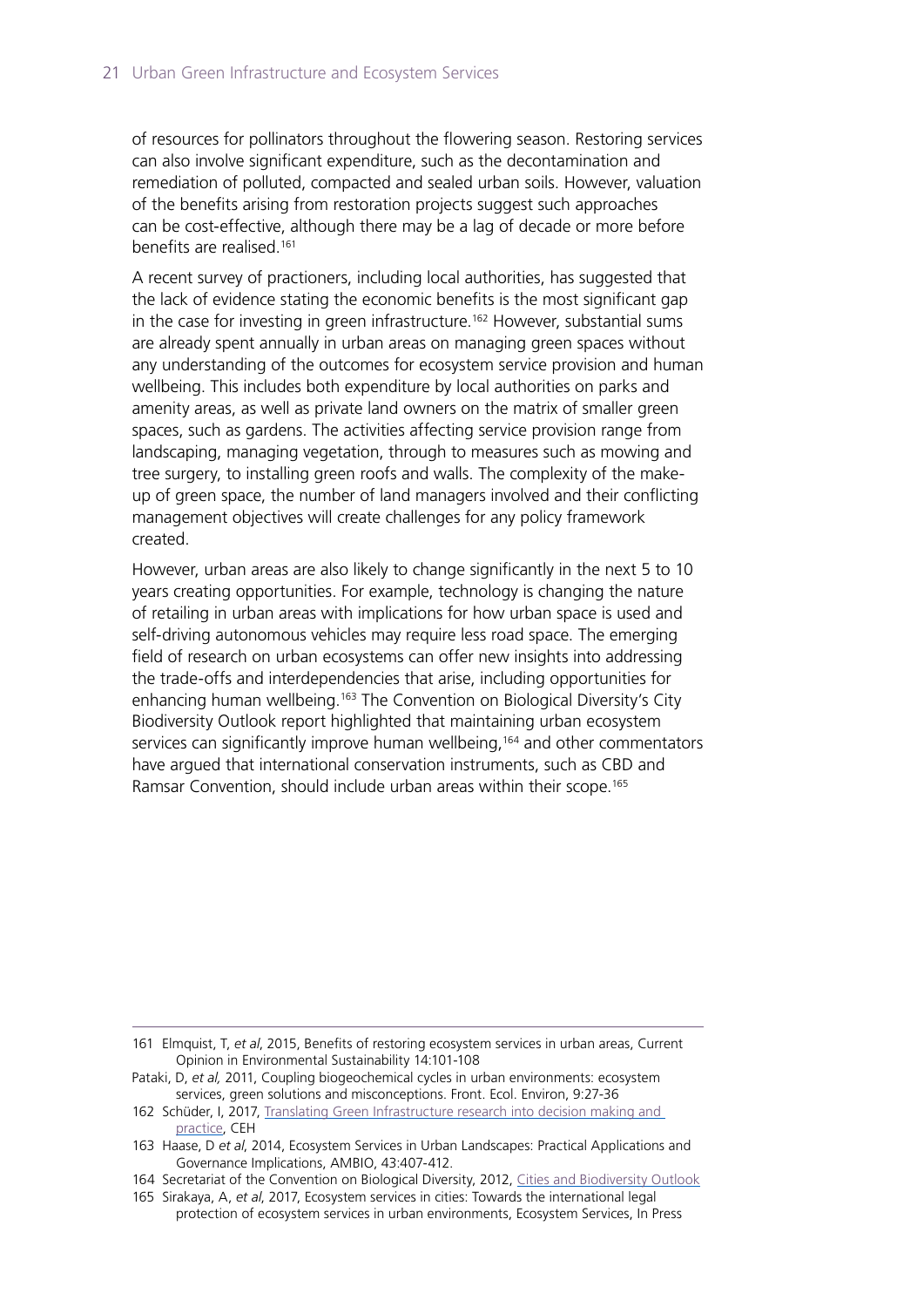#### 22 Urban Green Infrastructure and Ecosystem Services

| <b>CICES</b><br><b>Section</b> | <b>CICES</b><br>Class                                                              | <b>Class type</b>                                                                                         | Service providing unit                                                   | <b>Demand</b>                                                                |  |
|--------------------------------|------------------------------------------------------------------------------------|-----------------------------------------------------------------------------------------------------------|--------------------------------------------------------------------------|------------------------------------------------------------------------------|--|
| Provisioning                   | Cultivated crops                                                                   | (urban ecosystem services)<br>Vegetables produced by<br>urban allotments and in and<br>the commuting zone | (SPU)<br>Crop fields, fruit trees,<br>private and public<br>gardens      |                                                                              |  |
|                                | Surface water for<br>drinkina                                                      |                                                                                                           |                                                                          | Consumption                                                                  |  |
|                                | Ground water for<br>drinkina                                                       |                                                                                                           | Watershed                                                                |                                                                              |  |
|                                | Surface water for non-<br>drinking purposes                                        |                                                                                                           |                                                                          |                                                                              |  |
|                                | Ground water for non-<br>drinking purposes                                         |                                                                                                           |                                                                          |                                                                              |  |
| Regulating                     | Filtration/sequestratio<br>n/storage/accumulati<br>on by ecosystems                | Regulation of air quality by<br>urban trees and forests                                                   | Forest, trees, shrubs                                                    | Risk of<br>exposure to<br>pollutant<br>concentration<br>beyond<br>thresholds |  |
|                                | Global climate<br>regulation by<br>reduction of<br>areenhouse aas<br>concentration | <b>Climate regulation by</b><br>$reduction of CO2$                                                        | Vegetation, soil                                                         |                                                                              |  |
|                                | Micro and regional<br>climate regulation                                           | Urban temperature<br>regulation                                                                           | Forest, trees, shrub,<br>herbs, lawns, wetlands,<br>water bodies         | <b>Risk of</b><br>exposure to<br>high<br>temperatures                        |  |
|                                | Mediation of<br>smell/noise/visual<br>impacts                                      | Noise mitigated by urban<br>vegetation                                                                    | Forest, trees, shrubs,<br>vegetated surfaces                             | <b>Risk of</b><br>exposure to<br>noise                                       |  |
|                                | Hydrological cycle<br>and water flow<br>maintenance                                | Water flow regulation and<br>run off mitigation                                                           | Trees, shrubs,<br>vegetated and<br>permeable surfaces                    | <b>Risk for flood</b><br>sensitive<br>areas or land<br>use                   |  |
|                                | Flood control                                                                      |                                                                                                           | Wetlands                                                                 | <b>Exposure to</b><br>flooding                                               |  |
|                                | Pollination and seed<br>dispersal                                                  | <b>Insect pollination</b>                                                                                 | Crop fields, fruit trees,<br>private and public<br>gardens               | Dependency<br>on insect<br>pollination                                       |  |
| Cultural                       | Physical use of land-<br>/seascapes in<br>different<br>environmental settings      | Nature based recreation                                                                                   | Parks, gardens, forest,<br>trees, agricultural<br>areas in the commuting | Preferences;<br>Potential and                                                |  |
|                                | <b>Scientific</b><br><b>Educational</b>                                            | zone, wetlands, water<br>Nature based education<br>bodies, waterways,<br>Natura 2000 sites                |                                                                          | direct use                                                                   |  |
|                                | Heritage, cultural                                                                 |                                                                                                           |                                                                          |                                                                              |  |

**Table 1: Key urban ecosystem services organised by CICES section, class and class type, and by type of service provision unit and expression of demand for the MAES study.**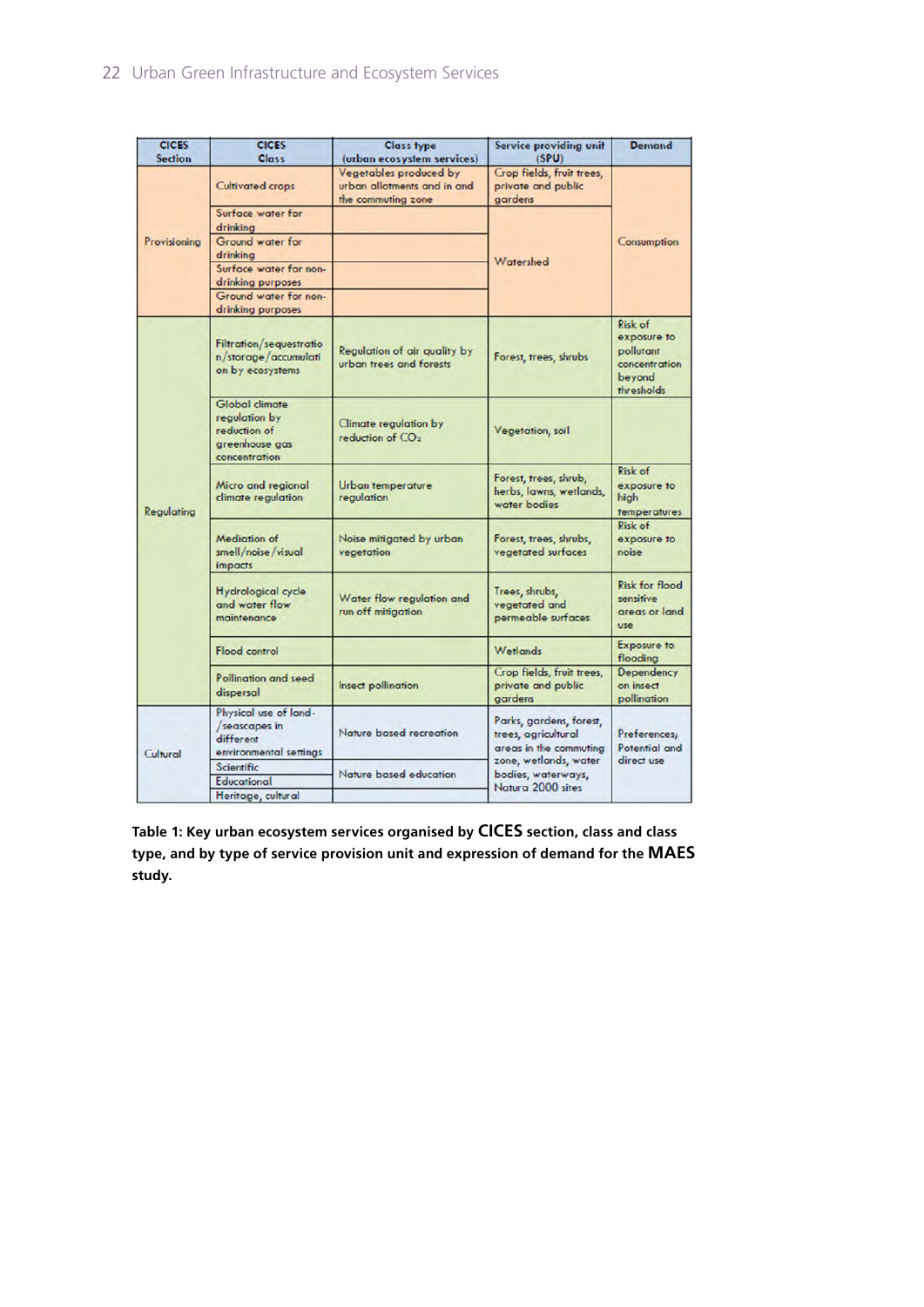#### 23 Urban Green Infrastructure and Ecosystem Services

| <b>Ecosystem</b><br>service | Final<br>ecosystem<br>service      | Description of the main goods<br>and benefits from the Urban<br>environment                                                                                          |
|-----------------------------|------------------------------------|----------------------------------------------------------------------------------------------------------------------------------------------------------------------|
| <b>Provisioning</b>         | Crops, plants,<br>Ilvestock, fish, | Food: e.g. vegetables, fruit, meat, milk,<br>honey                                                                                                                   |
|                             |                                    | Fibre: e.g. compost                                                                                                                                                  |
|                             |                                    | Ornamental: e.g. flowers                                                                                                                                             |
|                             |                                    | <b>Genetic resources</b>                                                                                                                                             |
|                             | <b>Trees, standing</b>             | Trees: e.g. timber, wood chippings                                                                                                                                   |
|                             | vegetation &<br>peat               | Fuel                                                                                                                                                                 |
|                             | <b>Water supply</b>                | <b>Drinking water</b>                                                                                                                                                |
|                             |                                    | Industrial use of water                                                                                                                                              |
|                             |                                    | Energy                                                                                                                                                               |
| Provisioning/               | <b>Wild species</b>                | Wild food: e.g. berries                                                                                                                                              |
| <b>Cultural</b>             |                                    | <b>Recreation and tourism</b>                                                                                                                                        |
| <b>Cultural</b>             | <b>Environmental</b><br>settings   | Physical and mental health                                                                                                                                           |
|                             |                                    | Spiritual and religious                                                                                                                                              |
|                             |                                    | Heritage: includes cultural heritage,<br>aesthetic and inspirational, security<br>and freedom, neighbourhood<br>development, social and<br>environmental citizenship |
|                             |                                    | <b>Recreation and tourism</b>                                                                                                                                        |
|                             |                                    | <b>Education</b>                                                                                                                                                     |
| <b>Requlating</b>           | <b>Climate</b>                     | Avoidance of climate stress                                                                                                                                          |
|                             |                                    | Carbon sequestration                                                                                                                                                 |
|                             | <b>Hazard</b>                      | <b>Erosion protection</b>                                                                                                                                            |
|                             |                                    | <b>Flood protection</b>                                                                                                                                              |
|                             |                                    | <b>Avoidance of climate stress</b>                                                                                                                                   |
|                             | <b>Purification</b>                | Clean air                                                                                                                                                            |
|                             |                                    | <b>Clean water</b>                                                                                                                                                   |
|                             |                                    | Clean soil                                                                                                                                                           |
|                             | <b>Noise</b>                       | Noise reduction                                                                                                                                                      |

**Table 2: The NEA summary of the main goods and benefits derived from final ecosystem services provided by the urban environment using the MA Classification.**